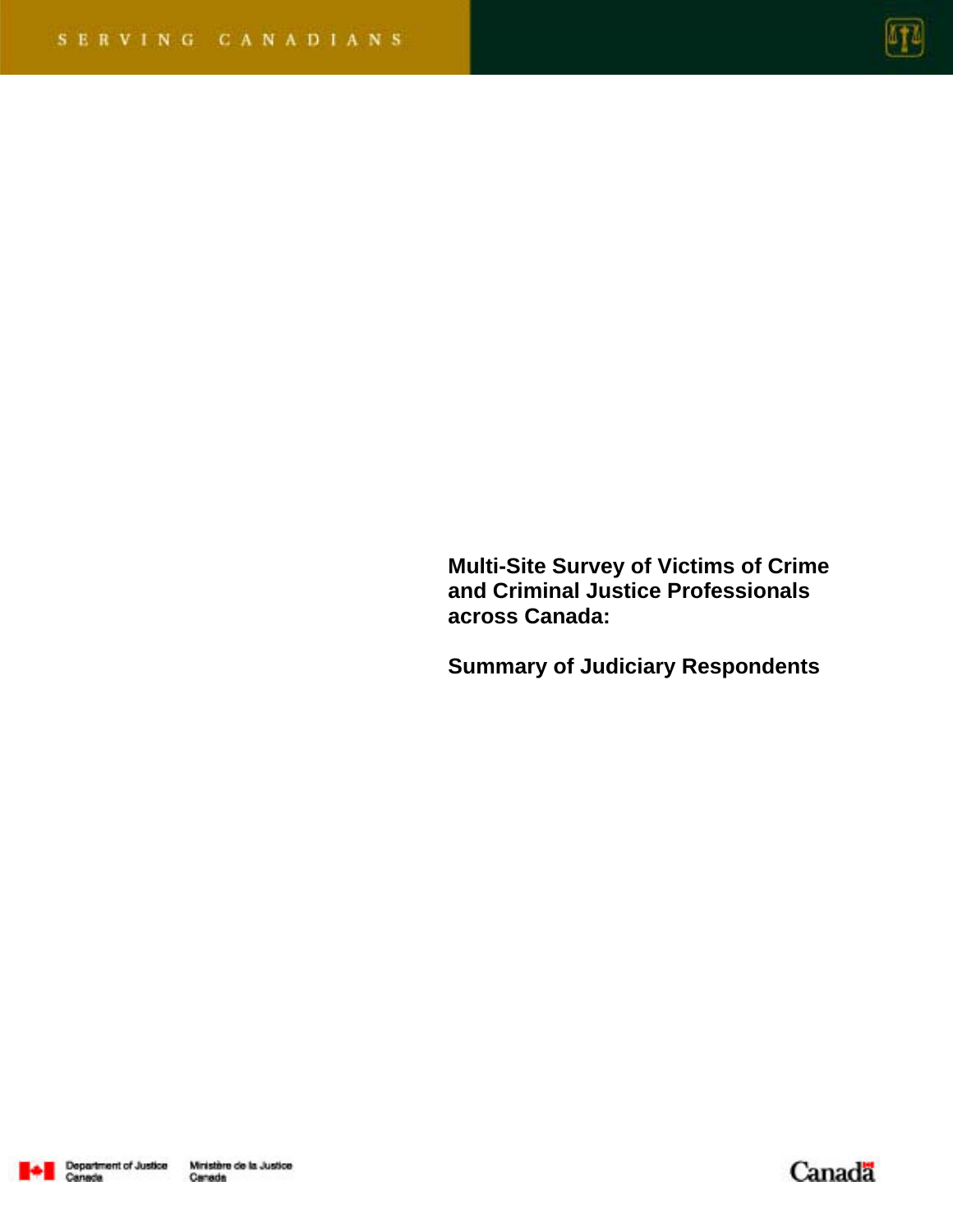

**Policy Centre for Victim Issues**



**Research and Statistics Division**

rr05vic-1-sum4e 2005

*The views expressed in this report are those of the author and do not necessarily represent the views of the Department of Justice Canada.*

**These summaries are extracted from the**  *Multi-Site Survey of Victims of Crime and Criminal Justice Professionals across Canada***, completed by Prairie Research Associates Inc. on behalf of the Department of Justice Canada.**

*Multi-Site Survey of Victims of Crime and Criminal Justice Professionals across Canada***:** 

**Summary of Judiciary Respondents**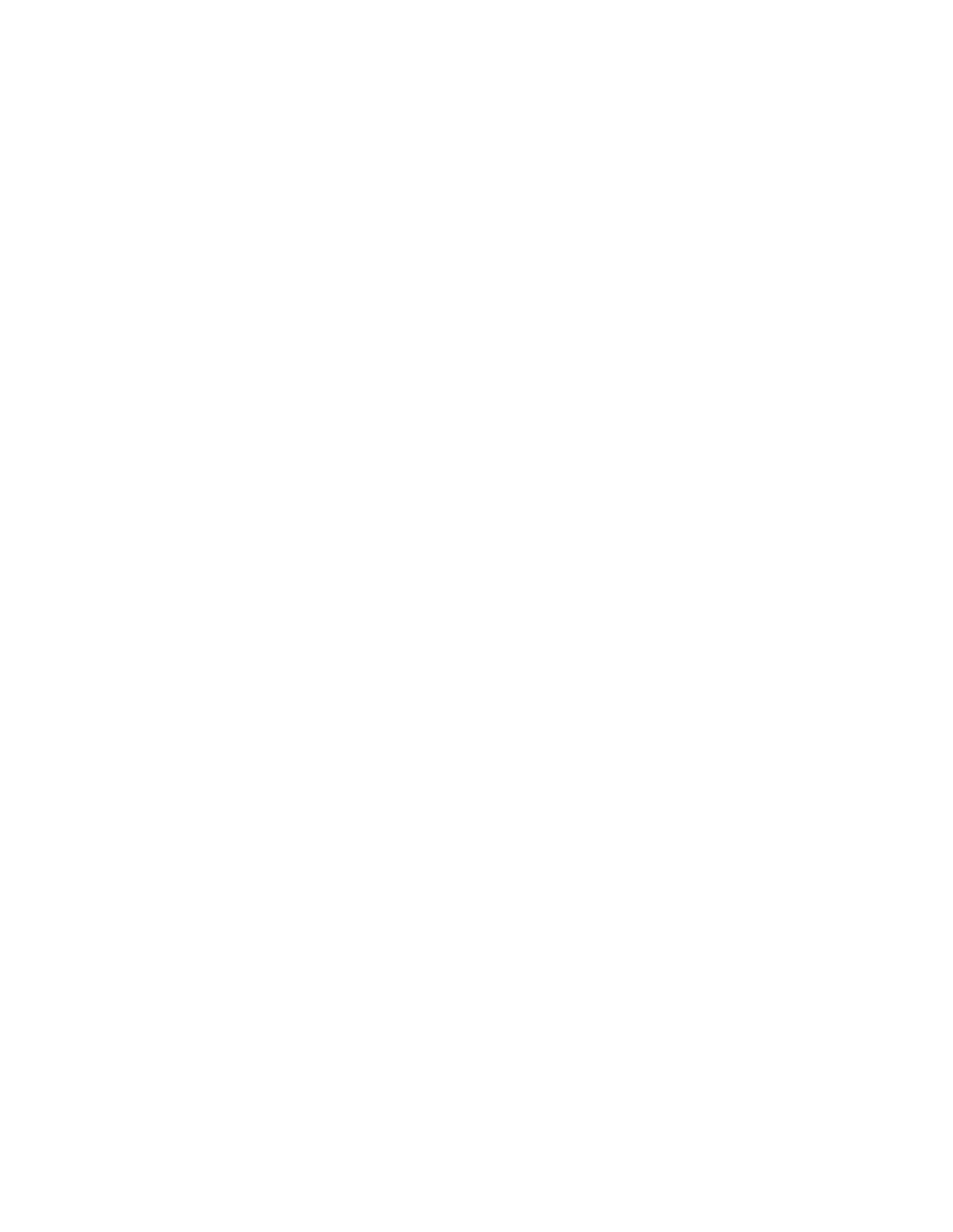# **Table of Contents**

|                                                                                   | 1  |
|-----------------------------------------------------------------------------------|----|
|                                                                                   | 3  |
| <b>Findings from Judiciary Respondents</b>                                        | 5  |
|                                                                                   | 5  |
| 2.                                                                                | 6  |
| 3.                                                                                | 7  |
|                                                                                   | 8  |
| 5.                                                                                | 11 |
| 6.                                                                                | 14 |
|                                                                                   | 14 |
| 8.                                                                                | 15 |
| 9.                                                                                | 15 |
|                                                                                   | 17 |
| Appendix A: Interview Guide and Self-Administered Questionnaire for Survey of the |    |
|                                                                                   | 21 |
|                                                                                   | 33 |
|                                                                                   |    |

 $\boxed{1}$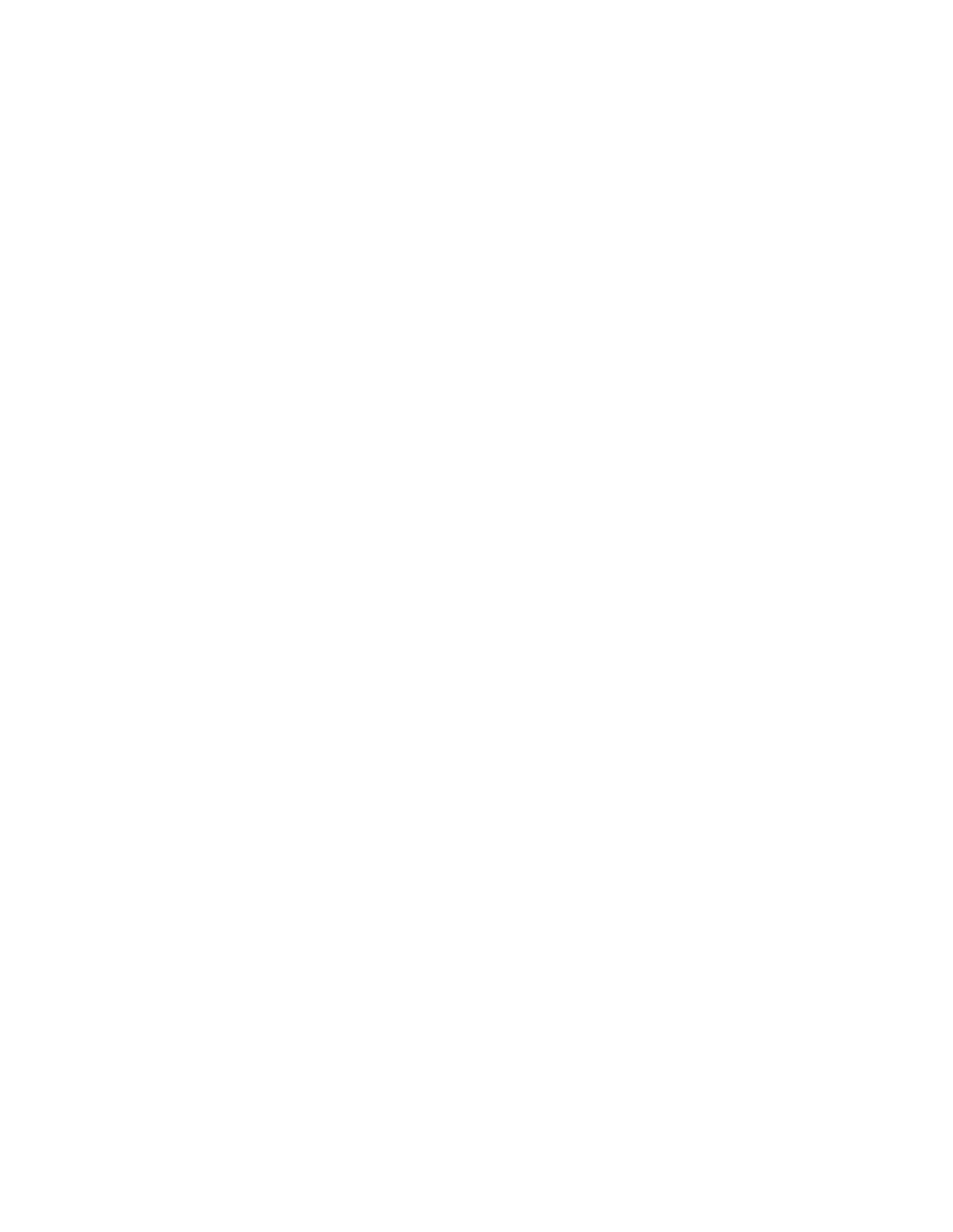# Introduction

he *Multi-Site Survey of Victims of Crime and Criminal Justice Professionals* was The Multi-Site Survey of Victims of Crime and Criminal Justice Professionals was<br>conducted in 2002 under the direction of the Policy Centre for Victim Issues (PCVI) of the Department of Justice Canada in collaboration with the Research and Statistics Division. The PCVI implements the Victims of Crime Initiative which, through the Victims Fund, legislative reform, research, consultations and communication activities, works to increase the confidence of victims in the criminal justice system and responds to the needs of victims of crime as they relate to the Department of Justice.

ITI

The purpose of the *Multi-Site Survey of Victims of Crime and Criminal Justice Professionals* is to gather information on a wide range of issues concerning the criminal justice system as it pertains to victims and criminal justice professionals, with a particular emphasis on recent *Criminal Code* provisions, specifically Bill C-79, which was introduced in 1999. This legislation amended the *Criminal Code* in several areas, such as:

- $\rightarrow$  giving victims the right to read their victim impact statements at the time of sentencing if they wish to do so;
- requiring the judge to inquire before sentencing whether the victim has been informed of the opportunity to give a victim impact statement;
- requiring that all offenders pay a victim surcharge of 15% where a fine is imposed or a fixed amount of \$50 or \$100 for summary or indictable offences, respectively, and can be increased by the judge (except where the offender can demonstrate undue hardship);
- $\rightarrow$  clarifying the application of publication bans and providing a discretion to order, in appropriate circumstances, a publication ban on information that could disclose the identity of victims as witnesses;
- $\rightarrow$  expanding the protection of victims and witnesses under the age of 18 years from cross-examination by a self-represented accused in sexual and personal violence offences;
- $\rightarrow$  allowing any victim or witness with a mental or physical disability to be accompanied by a support person while giving evidence;
- ensuring that the safety of victims and witnesses are taken into consideration in judicial interim release determinations.

To a more limited extent, the survey also explored perceptions regarding amendments recently made to the *Corrections and Conditional Release Act* to provide victims with the opportunity to present prepared victim statements at parole board hearings.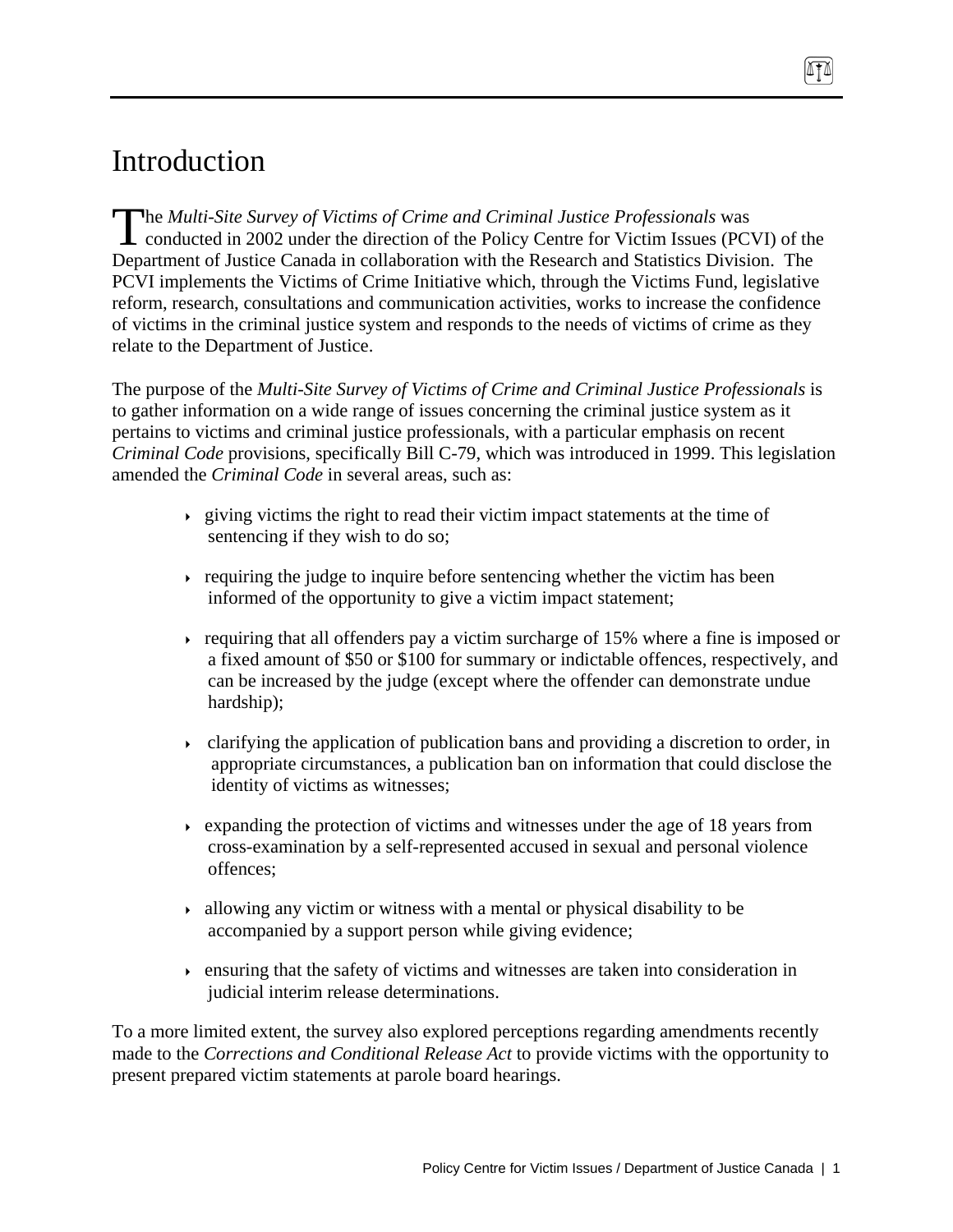Findings from this study will generate evidence to inform future legislative reforms and policy changes by providing insight on the use and awareness of recent reforms by criminal justice professionals as they pertain to victims of crime, the nature of information provided to victims during the criminal justice process, victims' experiences with the legal provisions and other services that are intended to benefit them throughout the criminal justice process, and barriers to the implementation of recent reforms for criminal justice professionals.

Given the breadth of findings in the final report the PCVI has prepared seven summary reports based on respondent groups in the survey.<sup>1</sup> This report is a summary of the findings from members of the judiciary who participated in the study. Additional summaries are available that speak to the findings of Police respondents, Crown Attorney respondents, Defence counsel respondents, Judiciary respondents, Probation Officers and Parole Officer respondents, Victims of Crime, and Victim Advocacy and Victim Service Organizations.

 $\frac{1}{1}$ The full report and other summaries are available at: http://canada.justice.gc.ca/en/ps/voc/pub.html For copies contact the Policy Centre for Victim Issues, 284 Wellington Street, Ottawa, Ontario, K1A 0H8.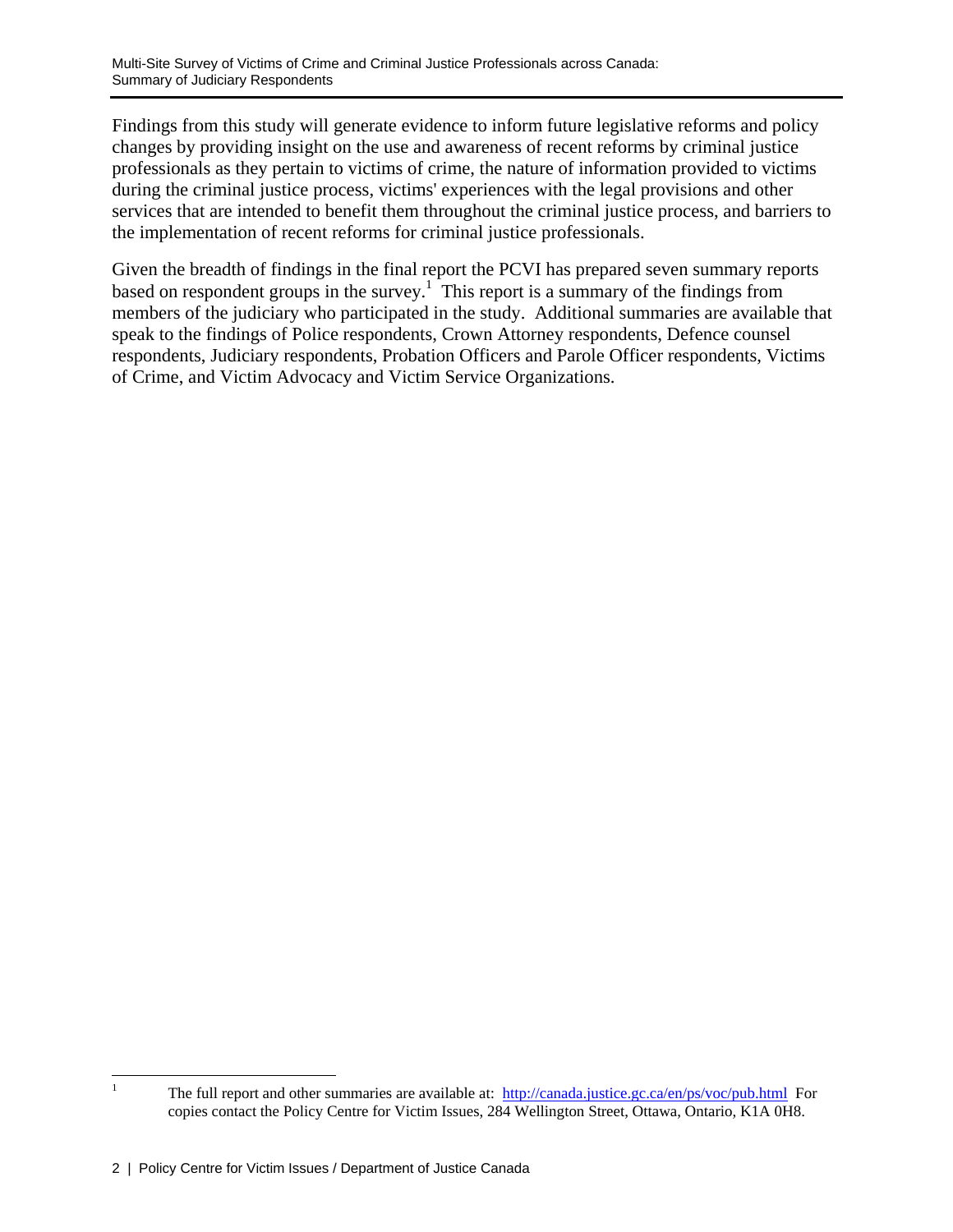# Methodology

he multi-site survey was conducted in 16 sites within the 10 provinces in Canada; the territories were not included in this study. The 16 sites represent five regions: Atlantic (Nova Scotia, Prince Edward Island, New Brunswick, and Newfoundland and Labrador), Quebec, Ontario, Prairie (Saskatchewan and Manitoba), and Western (British Columbia and Alberta). Each region included at least three sites of varying size (small, medium, and large), with consideration of diversity in geography (rural, urban, northern) and population (especially cultural and linguistic). A subcommittee of the Federal Provincial Territorial Working Group (FPTWG) on Victims of Crime guided the research team and recommended some of the locations selected for site visits.  $\int_{0}^{\frac{h}{t}}$ 

ITT

Data for this study came from criminal justice professionals and victims of crime. A total of 112 victims of crime participated in in-depth interviews, which were conducted in order to obtain detailed data on each individual victim's experience in the criminal justice system. Victim services providers assisted in contacting victims and obtaining their consent to participate in the study, which may have introduced selection bias into the research.

Criminal justice professionals who participated in the study were from 10 different groups: judges, Crown Attorneys, defence counsel, police, victim services providers, victim advocacy groups, probation officers, and three types of parole representatives (from the National Parole Board [NPB], Correctional Service Canada [CSC], and the provincial parole boards in Quebec, Ontario, and British Columbia). They participated through either self-administered questionnaires or interviews. Relying on two forms of data collection allowed for the most complete method of gathering information on the research questions. The use of selfadministered questionnaires ensured that a large proportion of the criminal justice professionals in each site could participate, while the use of interviews meant that more in-depth, qualitative data could also be obtained.

Interviews were conducted with 214 criminal justice professionals from five respondent groups: victim services providers; police; Crown Attorneys; judiciary; and defence counsel. Interview results were captured as part of the quantitative data corresponding to that generated by the selfadministered surveys. Self-administered questionnaires were also distributed to all 10 respondent groups. A total of 1,664 criminal justice professionals completed the self-administered questionnaire. Overall (in interviews and self-administered questionnaires), a total of 1,878 criminal justice professionals participated in this survey.

A total of 31 judges completed interviews, and 79 judges completed self-administered questionnaires (see appendix A for the interview guide and survey).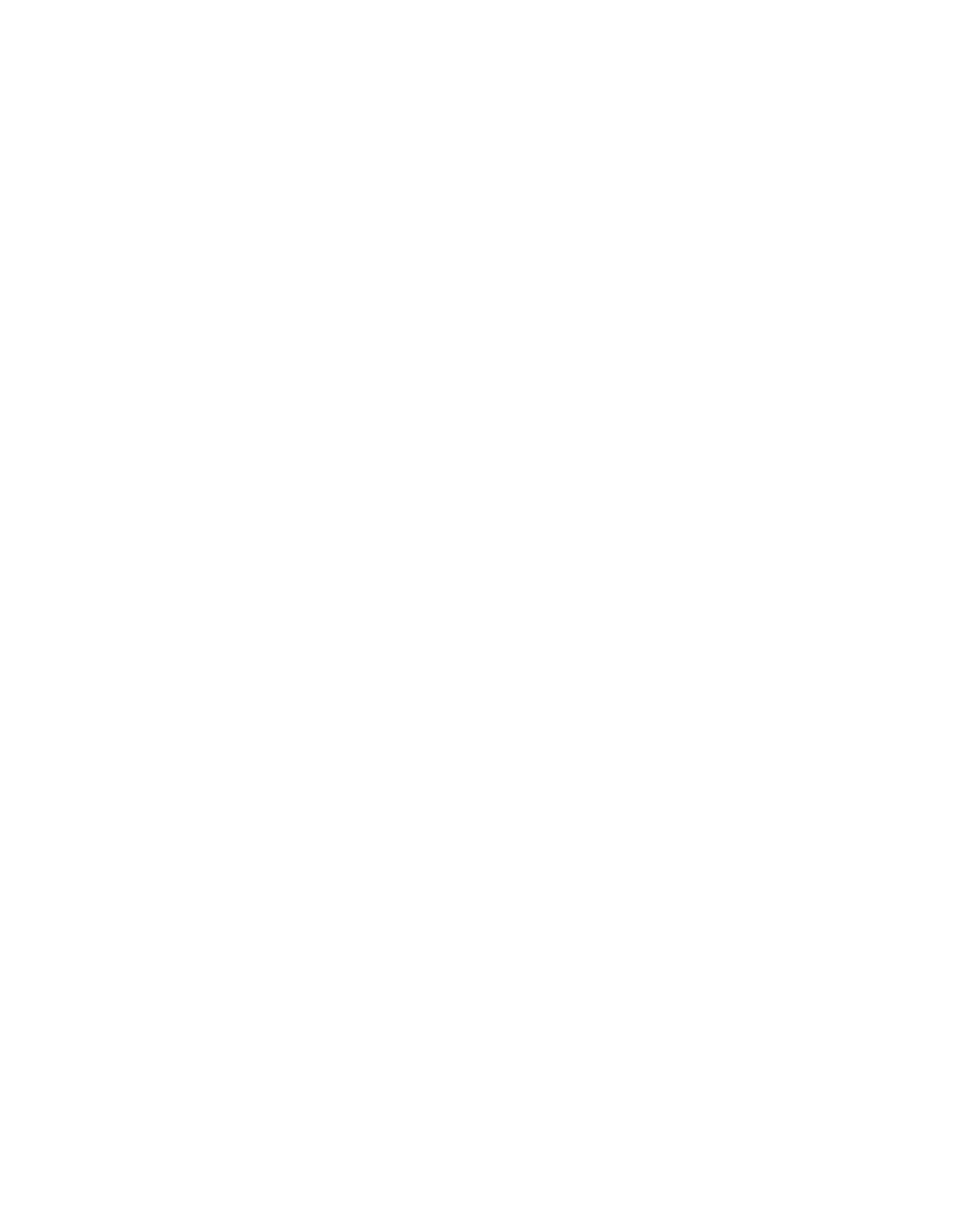# Findings from Judiciary Respondents

his section of the report integrates the findings from the survey self-completed This section of the report integrates the findings from questionnaires and interviews with the judiciary.

# **1. Role of the Victim in the Criminal Justice Process**

There is considerable agreement among all respondent groups, including judges, that victims of crime have a legitimate role to play in the criminal justice process.

ATA

Judges regard the victim primarily as a witness and a source of information. They generally believe that victims are entitled to be consulted to some extent before bail decisions and sentencing. They cautioned that the criminal justice system must deal with the accused in a manner that serves the public interest and protects society. They emphasized that decisionmaking ultimately must remain with the court and the Crown Attorney, who are more knowledgeable about the law and can be more objective. Concern was expressed that allowing too large a role for victims would erode the principle of innocent until proven guilty and thereby distort the criminal justice process.

| TABLE 1:                                                                                              |                 |           |           |           |           |                            |  |  |  |
|-------------------------------------------------------------------------------------------------------|-----------------|-----------|-----------|-----------|-----------|----------------------------|--|--|--|
| WHAT ROLE SHOULD VICTIMS HAVE IN THE FOLLOWING STAGES OF THE CRIMINAL JUSTICE PROCESS, I.E., SHOULD   |                 |           |           |           |           |                            |  |  |  |
| VICTIMS BE INFORMED, CONSULTED OR HAVE NO ROLE?                                                       |                 |           |           |           |           |                            |  |  |  |
|                                                                                                       | Victim          | Crown     | Defence   |           |           | Advocacy                   |  |  |  |
|                                                                                                       | <b>Services</b> | Attorneys | Counsel   | Judiciary | Police    | Groups                     |  |  |  |
|                                                                                                       | $(N=318)$       | $(N=188)$ | $(N=185)$ | $(N=110)$ | $(N=686)$ | $(N=47)$                   |  |  |  |
| <b>Bail decisions</b>                                                                                 |                 |           |           |           |           |                            |  |  |  |
| Victim should be consulted                                                                            | 64%             | 48%       | 34%       | 46%       | 59%       | 70%                        |  |  |  |
| Victim should be informed only                                                                        | 32%             | 42%       | 49%       | 40%       | 35%       | 30%                        |  |  |  |
| Victim should not have any role                                                                       | 2%              | 4%        | 17%       | 9%        | 4%        | $-$                        |  |  |  |
| No response                                                                                           | 3%              | 6%        | 0%        | 4%        | 3%        | $\overline{\phantom{a}}$ . |  |  |  |
| Totals                                                                                                | 101%            | 100%      | 100%      | 99%       | 101%      | 100%                       |  |  |  |
| Plea negotiations                                                                                     |                 |           |           |           |           |                            |  |  |  |
| Victim should be consulted                                                                            | 61%             | 44%       | 25%       | N/A       | N/A       | 81%                        |  |  |  |
| Victim should be informed only                                                                        | 32%             | 35%       | 38%       | N/A       | N/A       | 13%                        |  |  |  |
| Victim should not have any role                                                                       | 3%              | 14%       | 37%       | N/A       | N/A       | 2%                         |  |  |  |
| No response                                                                                           | 4%              | 6%        | 1%        | N/A       | N/A       | 4%                         |  |  |  |
| Totals                                                                                                | 100%            | 99%       | 101%      | N/A       | N/A       | 100%                       |  |  |  |
| Sentencing                                                                                            |                 |           |           |           |           |                            |  |  |  |
| Victim should be consulted                                                                            | 64%             | 49%       | 23%       | 56%       | N/A       | 75%                        |  |  |  |
| Victim should be informed only                                                                        | 31%             | 36%       | 54%       | 33%       | N/A       | 21%                        |  |  |  |
| Victim should not have any role                                                                       | 2%              | 9%        | 23%       | 8%        | N/A       | $-$                        |  |  |  |
| No response                                                                                           | 3%              | 6%        | 1%        | 3%        | N/A       | 4%                         |  |  |  |
| Totals                                                                                                | 100%            | 100%      | 101%      | 100%      | N/A       | 100%                       |  |  |  |
| * Respondents could give only one response.<br>Totals that do not always sum to 100% due to rounding. |                 |           |           |           |           |                            |  |  |  |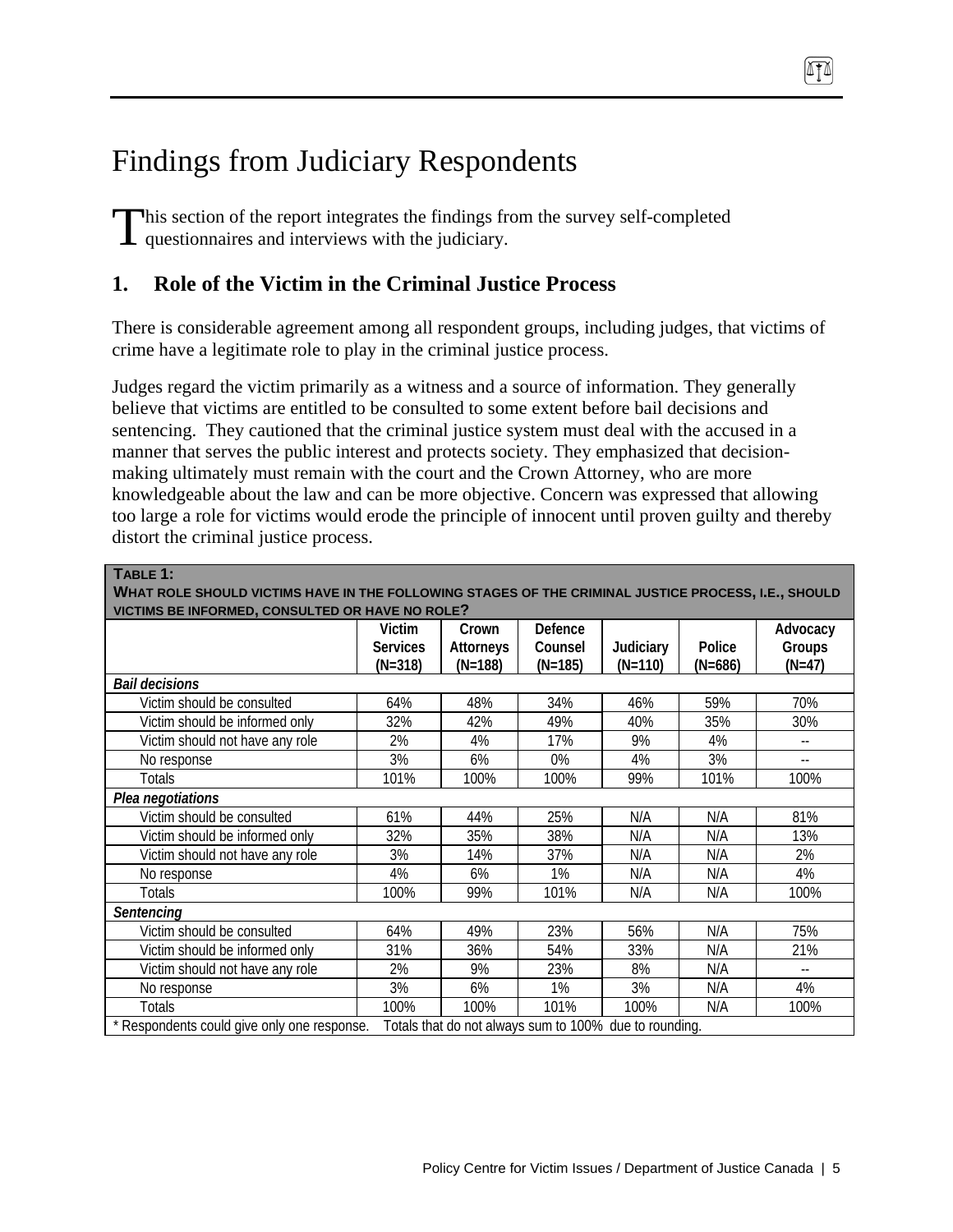### **Bail Decisions**

A substantial proportion of judges surveyed believes that victims should be consulted in bail decisions. They explained in interviews that victims should make their safety concerns known to the police and to the Crown Attorney, whose responsibility it then becomes to bring these concerns forward to the court.

### **Sentencing**

There is also considerable support for consulting victims at sentencing. In interviews, judges said that consultation at the sentencing stage should occur primarily by way of the victim impact statement. In interviews, judges supported consulting victims for sentences served in the community, and a few judges noted that victims have the opportunity to contribute to crafting a sentence when restorative approaches are used. However, there is also general agreement that victims should not have any say regarding the length or severity of sentences. They believe that it is inappropriate for victims to suggest or determine a sentence, since the court is obligated to consider society's interests in sentencing, which may differ from those of the individual victim. From their perspective, introducing a personal or emotional element into sentencing would result in dissimilar sentences for similar crimes based on individual victims' characteristics. Such a practice would threaten the credibility of the criminal justice system.

# **2. Judicial Responsibility**

In both the interviews and self-completed questionnaires judges were asked to describe their responsibility to victims of crime through an open-ended question (i.e., no check list of possible responses was provided). Judges identified responsibilities such as explaining the criminal justice system, keeping victims informed of the status of their case, and providing them an opportunity to be heard and considering their views.

As Table 2 shows, judges believe that their main responsibility to victims of crime is to give victims an opportunity to be heard; 42% of those surveyed mentioned this responsibility. In interviews, judges explained that the judiciary has a responsibility to provide a forum in which victims can be heard, to listen to their views and concerns, and to let them know that the court appreciates their concerns and the harm that has been done to them.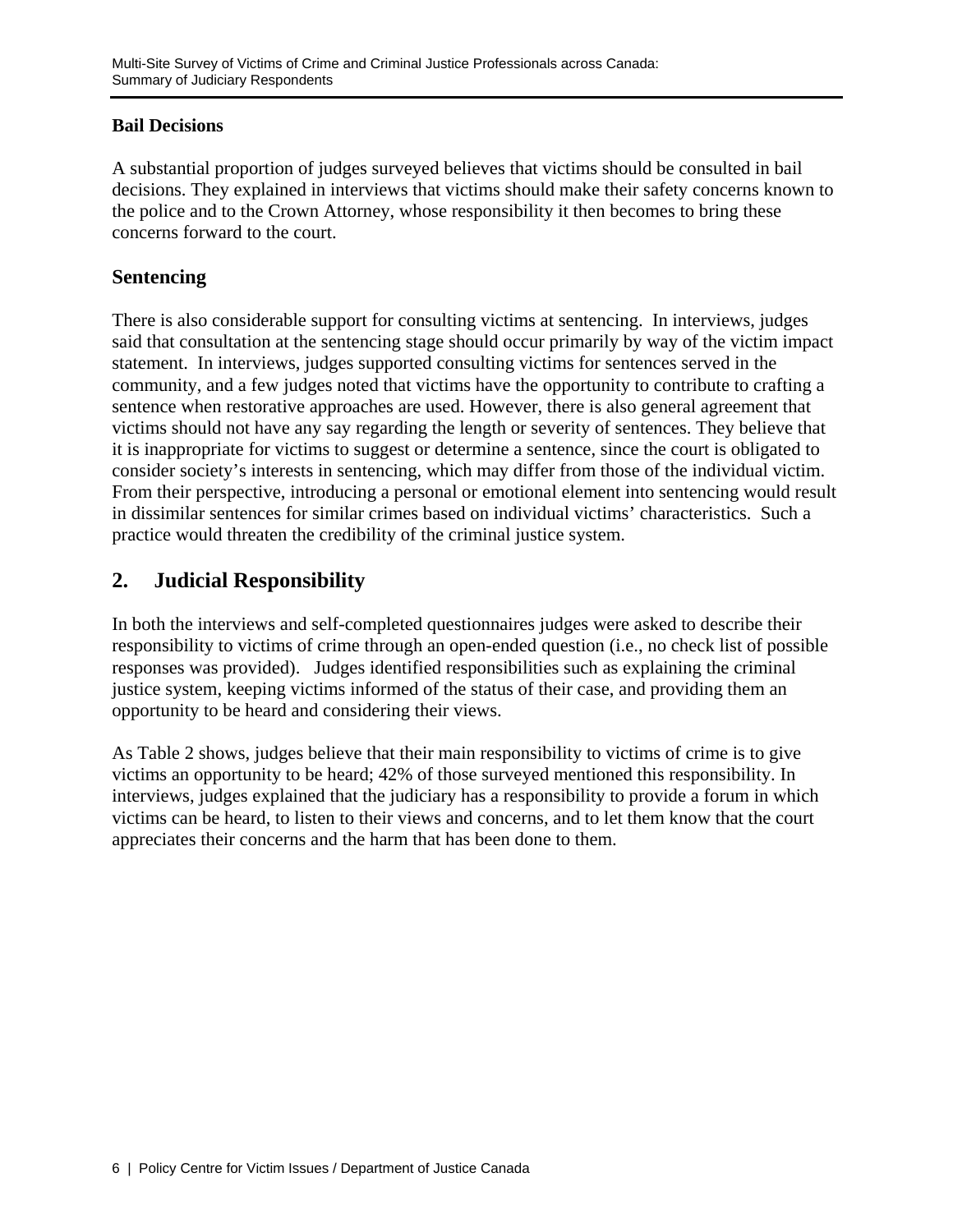| TABLE 2:<br><b>WHAT IS THE COURT'S RESPONSIBILITY TO VICTIMS?</b>                     |                        |
|---------------------------------------------------------------------------------------|------------------------|
| Responsibility                                                                        | Judiciary<br>$(N=110)$ |
| Listen to victims or give them an opportunity to be heard                             | 42%                    |
| Provide a fair process or maintain an impartial role                                  | 18%                    |
| Protect the victim                                                                    | 17%                    |
| Treat victims with respect                                                            | 14%                    |
| Explain the disposition                                                               | 10%                    |
| Keep victims informed                                                                 | 9%                     |
| Apply the law                                                                         | 8%                     |
| Explain the law or the criminal justice process                                       | 3%                     |
| Other                                                                                 | 6%                     |
| No response                                                                           | 12%                    |
| Note: Respondents could provide more than one response; total sums to more than 100%. |                        |

Some of the judges surveyed focused on the court's obligations to provide a fair and impartial process that will ensure that justice is done (18%) and to apply the law (8%). In interviews, judges expanded on these ideas, explaining that the judiciary has a responsibility to be fair to everyone who appears before it — whether victim, accused, or other member of the public. Some concern was expressed that since the introduction of victims of crime legislation, it is no longer clear how the judiciary is to balance its responsibility to victims with its responsibility to the accused and to society as a whole. Several judges observed, in interviews, that the judiciary must keep the public interest foremost in mind when balancing the rights of the victim with the rights of the accused.

Judges who were surveyed also mentioned their responsibility to protect the victim (17%), to treat victims with respect (14%), to explain the disposition of the case (10%), and to keep victims informed (9%). In interviews, judges at small sites noted that the judiciary has a responsibility to provide court facilities that allow victims to maintain a sense of dignity. In small rural or remote locations, it can be difficult to provide adequate facilities with separate waiting areas for victim and accused, courtrooms in which victim and accused sit apart from each other, and adequate interview rooms, telephones, and washrooms.

# **3. Bail Determinations**

The 1999 amendments to the *Criminal Code* include several provisions to protect the safety of victims of crime in bail determinations. The provisions direct police officers, judges, and justices of the peace to consider the safety and security of the victim in decisions to release the accused pending the first court appearance; require judges to consider no-contact conditions and any other conditions necessary to ensure the safety and security of the victim; and ensure that the particular concerns of the victim are considered and highlighted in decisions on the imposition of special bail conditions. This section describes judicial practices with respect to victim protection in bail determinations.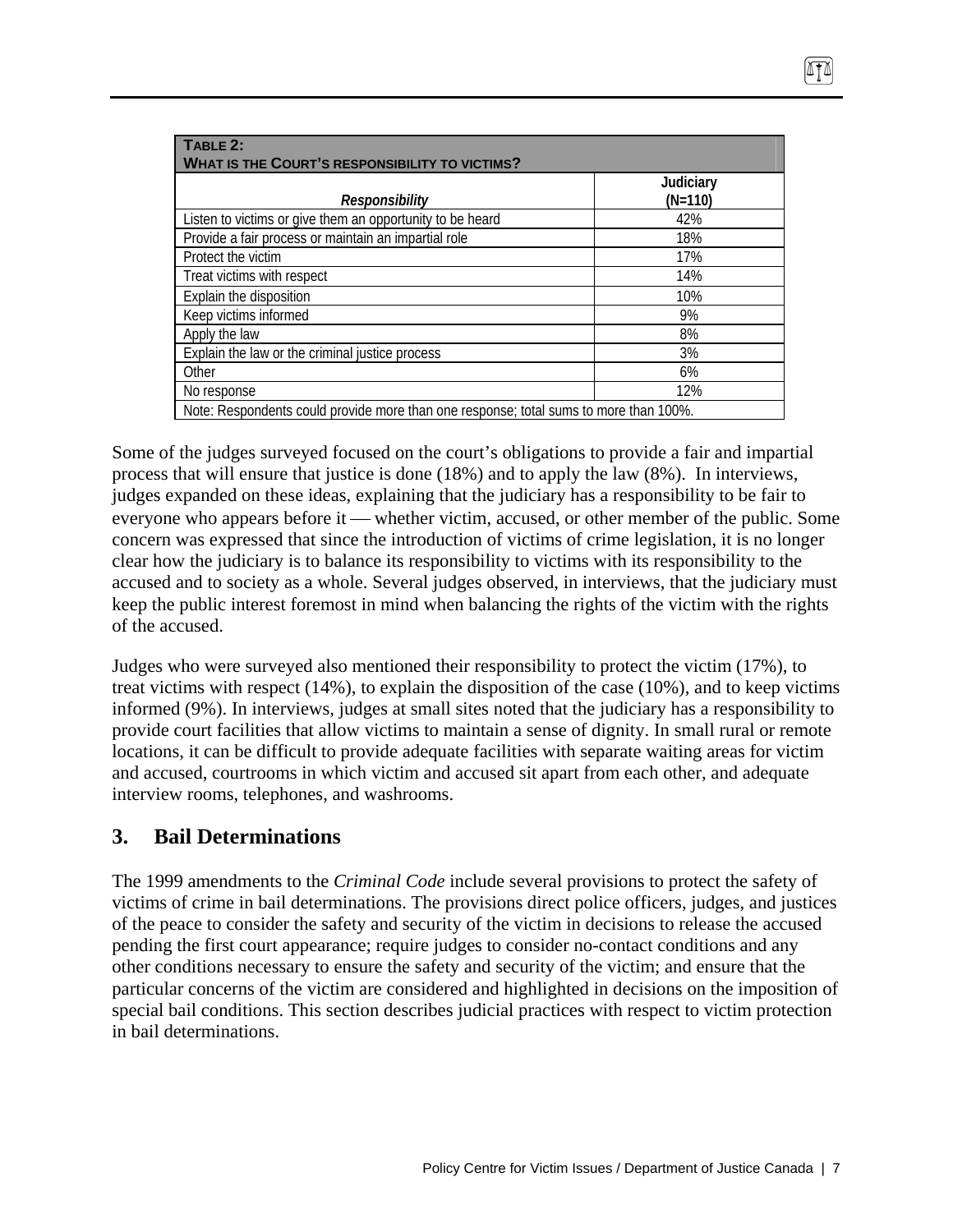95% of judges surveyed said that they generally place conditions on the accused for the safety of the victim in bail determinations. In interviews, judges observed that certain conditions, such as no contact, are applied almost as a matter of course.

More than three-quarters of all judges surveyed consider themselves informed of safety issues in most bail hearings. However, in interviews, several judges said they are not as well informed as they could be, particularly in cases of domestic violence (although others said that safety issues were especially well covered in domestic violence cases). According to judges interviewed, possible ways of ensuring that the judiciary is better informed about safety issues include increased prosecutorial resources to enable Crown Attorneys to devote more time to victims prior to bail hearings; increased number of victim support workers to obtain information from victims about their safety concerns; and the presence of a victim advocate at bail hearings to state the victim's position and safety concerns.

More than three-quarters of judges surveyed ask about safety issues if the Crown Attorney has not mentioned them. However, judges observed in interviews that this is rarely necessary because the Crown Attorney is very diligent about bringing these issues to the attention of the court.

# **4. Provisions to Facilitate Testimony**

Recognizing that testifying in court can be especially traumatizing for young victims or those with disabilities or victims of sexual or violent offences, the 1999 amendments to the *Criminal Code* included several provisions to facilitate testimony on the part of such witnesses. Publication bans on the identity of sexual assault victims have been clarified to protect their identity as victims of sexual assault offences as well other offences committed against them by the accused. The new provisions also permit judges to impose publication bans on the identity of a wider range of witnesses, where the witness has established a need and where the judge considers it necessary for the proper administration of justice. Other amendments restrict crossexamination by a self-represented accused of child victims of sexual or violent crime; and permit victims or witnesses with a mental or physical disability to have a support person present while testifying. The following sections describe the use of these provisions and other testimonial aids such as screens, closed-circuit television, and videotape.

### **Publication Bans**

The 1999 amendments clarified that publication bans on the identity of sexual assault victims protect their identity as victims of other offences committed against them by the accused. For example, if the victim is robbed and sexually assault, her identity as a victim of robbery could not be disclosed. In addition, the amendments provided for a discretionary publication ban for any victim or witness where necessary for the proper administration of justice.

About one-quarter of judges surveyed reported having granted an application for a publication ban in non-sexual offences. Those who had granted such bans had done so primarily in cases involving child abuse or child welfare, or had granted only partial bans (i.e., on the name of the witness).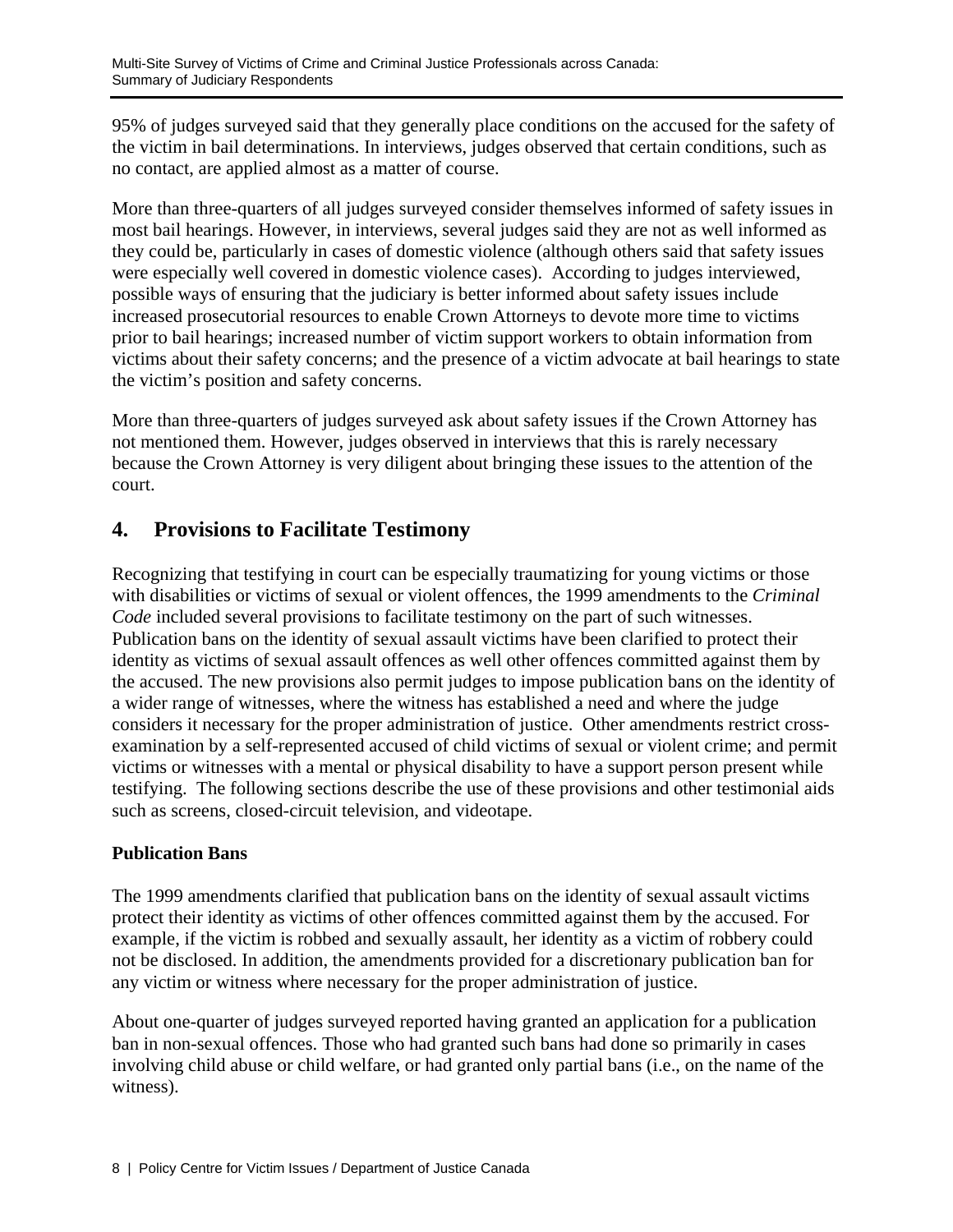### **Exclusion of the Public**

Judges indicated that exclusion of the public is warranted in only the most exceptional circumstances, since an open court is essential to maintaining public confidence in the criminal justice system. In interviews, they explained that the public should be excluded only if permitting them to be present would interfere with the proper administration of justice and if other testimonial aids and protections would be insufficient to guarantee it; otherwise, the exclusion may give the defence counsel a ground to appeal.

ITT

Judges surveyed provided examples of circumstances that warrant a request to exclude the public. They include cases where the witness is vulnerable, fragile, or sensitive, such as child witnesses testifying in matters such as sexual abuse, as well as mentally challenged witnesses, or witnesses in sexual assault or domestic assault cases. Other circumstances include cases where the testimony of the witness would not otherwise be obtained due to extreme stress, embarrassment, or anxiety; and cases where the evidence, if it were public, would pose a risk to the safety or security of the witness (e.g., cases involving police informers or witnesses in witness protection programs). From the perspective of judges, appropriate circumstances are any where exclusion of the public is necessary to ensure the proper administration of justice.

### **Screens, Closed-circuit Television, and Videotaped Testimony**

There are three testimonial aids designed to assist young witnesses or those with a mental or physical disability, namely the use of screens, closed circuit television, or videotape. After screens, judges are about equally as likely to grant the use of closed-circuit television and videotaped testimony. Please refer to Table 3.

| TABLE 3:                                                                               |                  |                     |                    |  |  |  |  |
|----------------------------------------------------------------------------------------|------------------|---------------------|--------------------|--|--|--|--|
| USE OF SCREENS, CLOSED-CIRCUIT TELEVISION, AND VIDEO-TAPED TESTIMONY IN ELIGIBLE CASES |                  |                     |                    |  |  |  |  |
|                                                                                        | Judges           | Defence Counsel     |                    |  |  |  |  |
|                                                                                        | $(N=110)$        | $(N=185)$           | $(N=188)$          |  |  |  |  |
|                                                                                        | Do you generally | Do you generally    | Do you generally   |  |  |  |  |
|                                                                                        | grant the use of | agree to the use of | request the use of |  |  |  |  |
| <b>Screens</b>                                                                         |                  |                     |                    |  |  |  |  |
| Yes                                                                                    | 83%              | 57%                 | 61%                |  |  |  |  |
| No                                                                                     | 6%               | 39%                 | 32%                |  |  |  |  |
| No response                                                                            | 12%              | 4%                  | 7%                 |  |  |  |  |
| Closed-circuit television                                                              |                  |                     |                    |  |  |  |  |
| Yes                                                                                    | 61%              | 44%                 | 38%                |  |  |  |  |
| No                                                                                     | 20%              | 50%                 | 51%                |  |  |  |  |
| No response                                                                            | 19%              | 7%                  | 11%                |  |  |  |  |
| Videotaped testimony                                                                   |                  |                     |                    |  |  |  |  |
| Yes                                                                                    | 60%              | 24%                 | 56%                |  |  |  |  |
| No                                                                                     | 20%              | 69%                 | 33%                |  |  |  |  |
| No response                                                                            | 20%              | 7%                  | 11%                |  |  |  |  |
| Note: Responses are not inter-related across groups                                    |                  |                     |                    |  |  |  |  |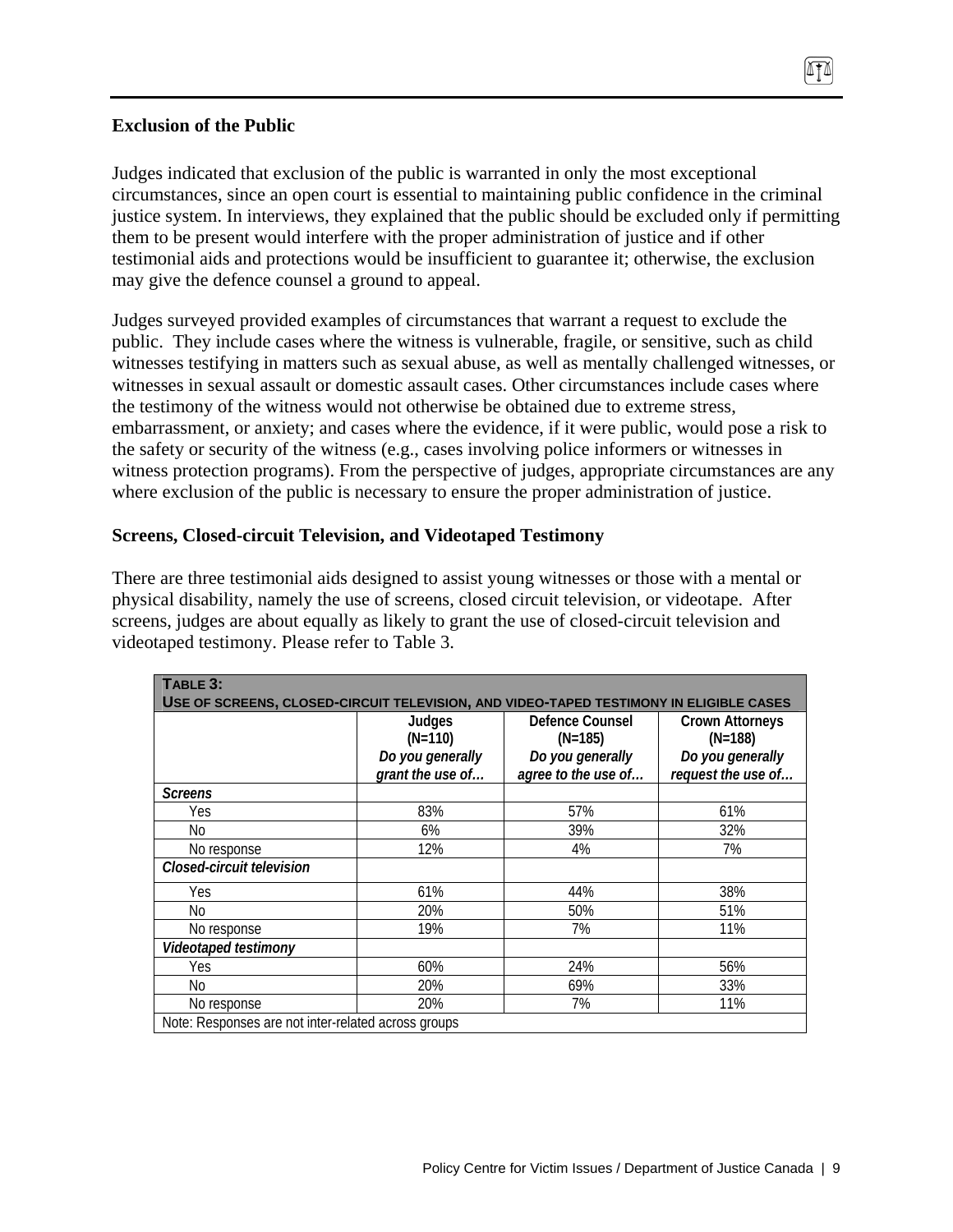### **Screens**

83% of judges said that they usually grant requests for the use of screens. Judges explained in interviews that they have no difficulty granting requests for a screen provided that the necessary legal criteria are met. Others said that screens are seldom used or seldom requested; at some large sites, judges explained that screens are not used because of the existence of "child friendly" courtrooms.

### **Closed-circuit Television**

Of the three testimonial aids, closed-circuit television is the least likely to be requested. 61% of judges surveyed said that they generally grant requests for closed-circuit televisions. As was also the case with screens, judges said that they grant the use of closed-circuit television as long as the legal criteria for its use are met. However, several explained that the necessary technology is not available or seldom used, or that they have never had an application for its use.

### **Videotaped Testimony**

60% of judges surveyed said that they generally grant requests for videotaped testimony. Judges are willing to grant the use of videotaped testimony where the Crown Attorney has presented a compelling case that its use is necessary, although several judges said that videotape is seldom used or that they personally have never had a request for its use.

### **Overall Perceptions**

There is considerable willingness among judges to grant the use of testimonial aids in eligible cases. Nevertheless, judges were careful to emphasize the need for the Crown Attorneys to present compelling evidence that the aids are necessary and the need to ensure that the *Criminal Code* criteria for their use are met. Furthermore in interviews, a few judges wondered how effective the testimonial aids really are. Several said that they initially deny the use of aids in order to determine whether witnesses can testify successfully without them. At some of the large sites equipped with child friendly courtrooms, requests for testimonial aids are rarely brought before a judge.

A majority of judges surveyed (60%) believes that testimonial aids are sufficiently available to meet current needs. Those who disagreed pointed primarily to a lack of necessary equipment (especially closed-circuit television) and funding limitations. There was little support among judges who were interviewed for extending the provisions to other types of witnesses, on the grounds that the aids interfere with the right of the accused to confront the complainant; make it more difficult for defence counsel to cross-examine the witness; and make it more difficult for the judge to assess the credibility of the witness and establish truth.

### **Support Persons**

The 1999 amendments to the *Criminal Code* permit victims or witnesses with a mental or physical disability to have a support person present while testifying. Of the various provisions to facilitate testimony, the use of support persons to accompany a young witness or witnesses with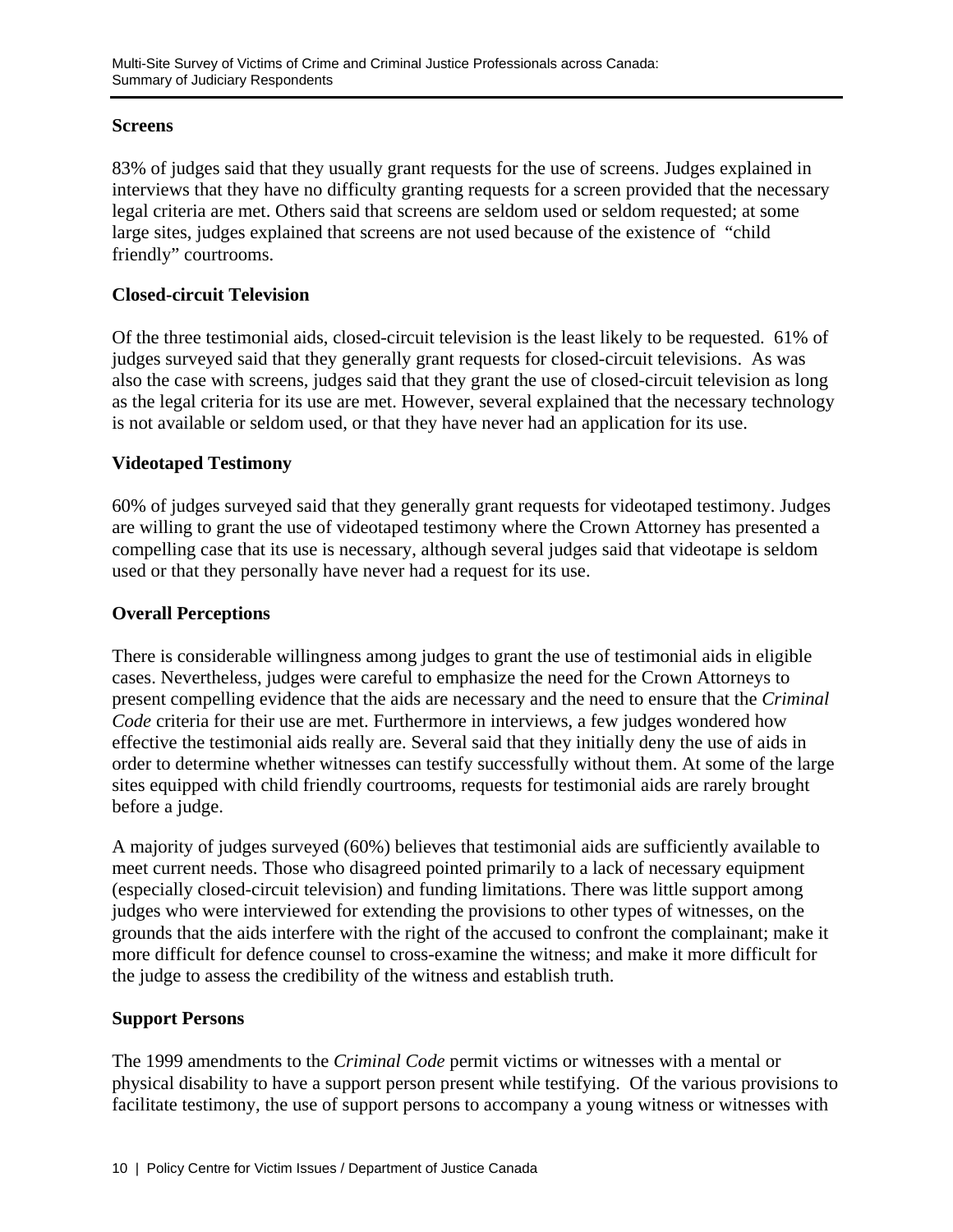a physical or mental disability appears to be the least controversial and the most widely used. Among judges, 82% of those surveyed reported that they usually grant requests for a support person.

| TABLE 4:<br>USE OF SUPPORT PERSONS IN ELIGIBLE CASES        |                                                   |                                                              |                                                           |  |  |  |  |
|-------------------------------------------------------------|---------------------------------------------------|--------------------------------------------------------------|-----------------------------------------------------------|--|--|--|--|
|                                                             | <b>Crown Attorneys</b><br>$(N=188)$               | Defence Counsel<br>$(N=185)$                                 | Judiciary<br>$(N=110)$                                    |  |  |  |  |
| Do you generally request<br>the use of a support<br>person? |                                                   | Do you generally agree to<br>the use of a support<br>person? | Do you generally grant<br>the use of a support<br>person? |  |  |  |  |
| Yes                                                         | 76%                                               | 66%                                                          | 82%                                                       |  |  |  |  |
| N <sub>0</sub>                                              | 16%                                               | 30%                                                          | 6%                                                        |  |  |  |  |
| No response                                                 | 8%                                                | 4%                                                           | 13%                                                       |  |  |  |  |
|                                                             | Note: Totals may not sum to 100% due to rounding. | Responses are not inter-related across groups                |                                                           |  |  |  |  |

More than 80% of judges surveyed reported usually granting requests for support persons. Judges are evidently quite prepared to grant the use of support persons in eligible cases, provided they do not interfere with testimony by attempting to influence or coach the witness, and provided they are not also witnesses in the case. However, several judges said in interviews that it can occasionally be difficult to locate a neutral party to act as a support person in small communities. Furthermore, small sites do not always have facilities (such as separate waiting areas and entrances) to accommodate young witnesses and support persons.

### **Section 486 (2.3)**

The 1999 amendments to the *Criminal Code* include the provisions in section 486 (2.3), which restrict cross-examination by a self-represented accused of child victims of sexual or violent crime.

### **Use of Section 486 (2.3)**

Close to one-fifth of judges surveyed reported having had a case where section 486 (2.3) applied. Among these judges a large proportion (84%) said that they would generally appoint counsel for the purpose of cross-examination in those cases. Seven judges in total reported having presided over any cases where they allowed the accused to cross-examine a young victim since section 486 (2.3) was adopted.

## **5. Victim Impact Statements**

Victim impact statements (VIS) are written statements in which victims can describe the effect of the crime on them and any harm or loss suffered as a result of the crime. The 1999 amendments to the *Criminal Code* allow victims to read their statements aloud during sentencing, require the judge to ask before sentencing whether the victim has been informed of the opportunity to complete a VIS and permit the judge to adjourn the sentencing, to give the victim time to prepare the statement.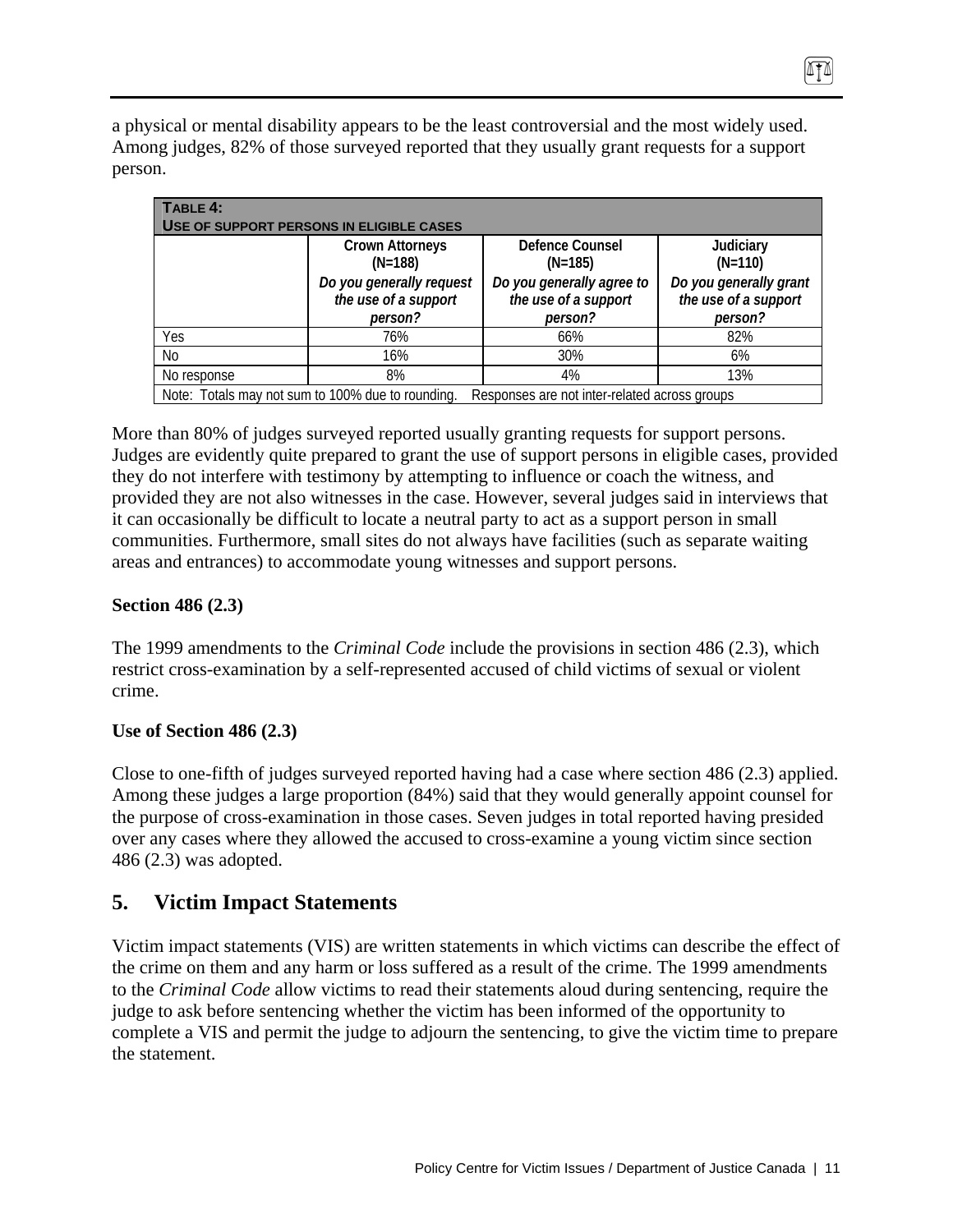Victims of crime can submit victim impact statements at sentencing and at parole. At parole, the victim can rely on the victim impact statement from sentencing and/or provide another statement to the parole board. The following discussion considers victim impact statements at sentencing only.

### **At Sentencing**

### *Frequency of Submission*

Judges were asked whether, based on their experience, victims generally submit victim impact statements to the court. About half of judges surveyed believe that victims generally submit victim impact statements only in serious cases, such as sexual assault, other violent offences, and certain property crimes. About one-third think that victim impact statements are submitted in most cases, and sixteen percent reported that in their experience, victims usually do not submit victim impact statements, regardless of the severity of the offence.

The results for frequency of submission of victim impact statements are provided in Table 5. These results include only those respondents who provided an answer to this question.

| TABLE 5:<br>DO VICTIMS USUALLY SUBMIT VICTIM IMPACT STATEMENTS AT SENTENCING?<br>BASE: RESPONDENTS WHO PROVIDED A RESPONSE (DON'T KNOW AND NO RESPONSE EXCLUDED).                                                    |     |     |     |     |     |     |     |  |  |
|----------------------------------------------------------------------------------------------------------------------------------------------------------------------------------------------------------------------|-----|-----|-----|-----|-----|-----|-----|--|--|
| Defence<br>Victim<br>Advocacy<br>Crown<br>Probation<br><b>Services</b><br>Counsel<br>Judiciary<br>Police<br>Attorneys<br>Groups<br>$(n=547)$<br>$(n=88)$<br>$(n=101)$<br>(n=195)<br>$(n=183)$<br>$(n=38)$<br>(n=174) |     |     |     |     |     |     |     |  |  |
| Yes, in most cases                                                                                                                                                                                                   | 48% | 32% | 38% | 33% | 34% | 42% | 34% |  |  |
| Yes, only in serious                                                                                                                                                                                                 |     |     |     |     |     |     |     |  |  |
| cases                                                                                                                                                                                                                | 32% | 50% | 45% | 52% | 46% | 37% | 41% |  |  |
| No                                                                                                                                                                                                                   | 20% | 18% | 17% | 16% | 20% | 21% | 25% |  |  |
| Note: Some column totals do not sum to 100% due to rounding                                                                                                                                                          |     |     |     |     |     |     |     |  |  |

Note: Some column totals do not sum to 100% due to rounding.

### *Method of Submission*

Of the respondent judges with sufficient experience to respond to questions regarding the method of submission of victim impact statements, over 80% agreed that victim impact statements are usually submitted in writing only.

| TABLE 6:<br>WHAT ARE THE MOST COMMON METHODS OF SUBMITTING A VICTIM IMPACT STATEMENT AT SENTENCING?<br>BASE: RESPONDENTS WHO PROVIDED A RESPONSE (DON'T KNOW AND NO RESPONSE EXCLUDED). |                 |                  |           |           |  |  |  |
|-----------------------------------------------------------------------------------------------------------------------------------------------------------------------------------------|-----------------|------------------|-----------|-----------|--|--|--|
| <b>Victim</b><br>Defence<br>Crown                                                                                                                                                       |                 |                  |           |           |  |  |  |
|                                                                                                                                                                                         | <b>Services</b> | <b>Attorneys</b> | Counsel   | Judiciary |  |  |  |
|                                                                                                                                                                                         | $(n=194)$       | $(n=184)$        | $(n=180)$ | $(n=108)$ |  |  |  |
| Written statement only                                                                                                                                                                  | 82%             | 90%              | 79%       | 87%       |  |  |  |
| Victim reads statement                                                                                                                                                                  | 18%             | 5%               | 2%        | 7%        |  |  |  |
| Crown Attorney reads statement                                                                                                                                                          | 16%             | 21%              | 18%       | 16%       |  |  |  |
| Other                                                                                                                                                                                   | 2%              | 3%               | 4%        |           |  |  |  |
| Note: Respondents could provide more than one response; totals sum to more than 100%.                                                                                                   |                 |                  |           |           |  |  |  |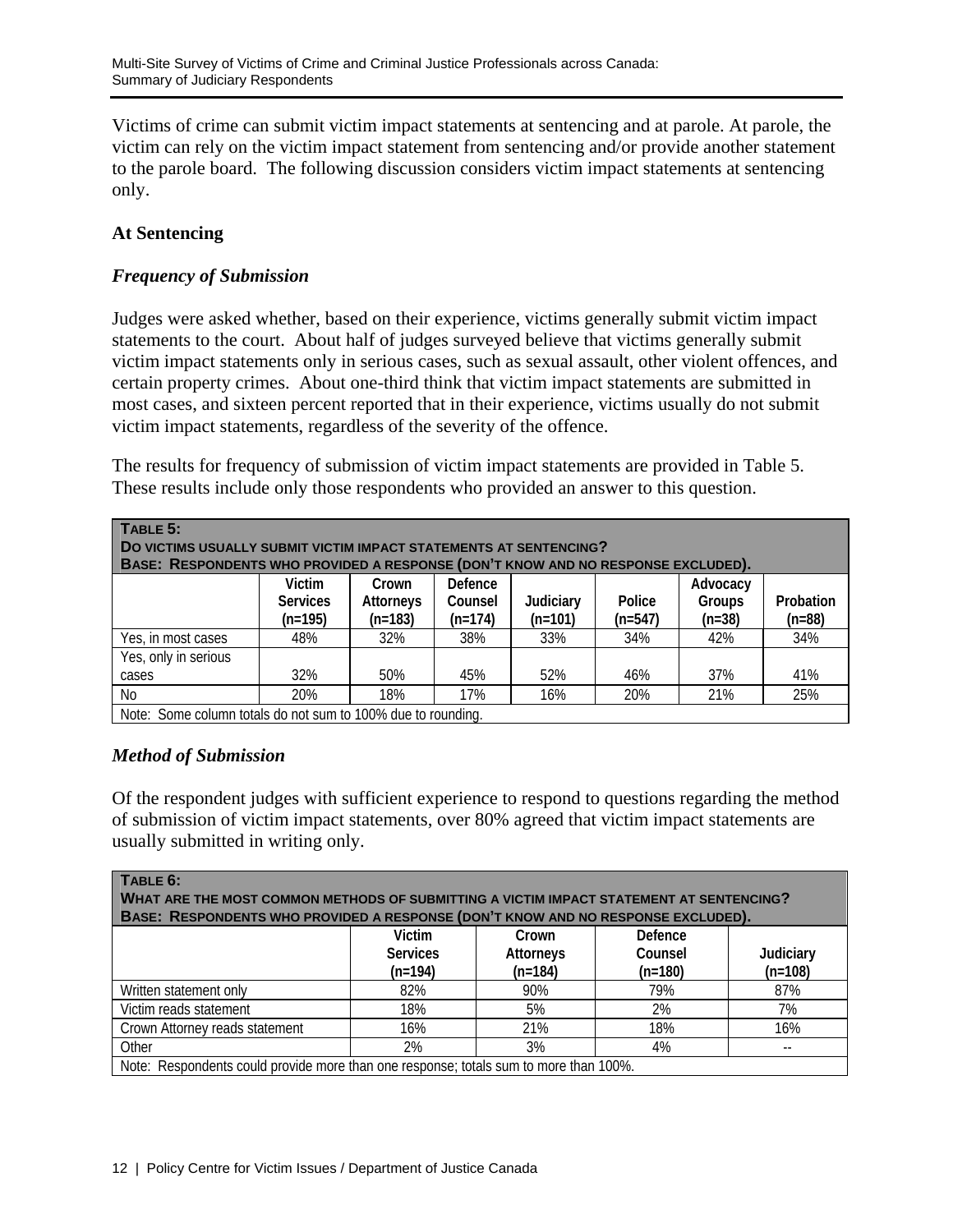### **Cross-examination of Victim**

The survey results in Table 7 show that about one-tenth of judges have been involved in a case where the victim was cross-examined on his or her impact statement at trial or at sentencing.

| TABLE 7:                                                                                              |                                     |                              |                        |  |  |  |  |
|-------------------------------------------------------------------------------------------------------|-------------------------------------|------------------------------|------------------------|--|--|--|--|
| HAVE YOU EVER HAD A CASE WHERE THE DEFENCE COUNSEL OR THE ACCUSED CROSS-                              |                                     |                              |                        |  |  |  |  |
| <b>EXAMINED THE VICTIM ON THEIR VICTIM IMPACT STATEMENT?</b>                                          |                                     |                              |                        |  |  |  |  |
|                                                                                                       | <b>Crown Attorneys</b><br>$(N=188)$ | Defence Counsel<br>$(N=185)$ | Judiciary<br>$(N=110)$ |  |  |  |  |
| At trial                                                                                              |                                     |                              |                        |  |  |  |  |
| Yes                                                                                                   | 24%                                 | 20%                          | 12%                    |  |  |  |  |
| No                                                                                                    | 71%                                 | 71%                          | 80%                    |  |  |  |  |
| Don't know                                                                                            | 3%                                  | 4%                           | 3%                     |  |  |  |  |
| No response                                                                                           | 3%                                  | 5%                           | 6%                     |  |  |  |  |
| At sentencing                                                                                         |                                     |                              |                        |  |  |  |  |
| <b>Yes</b>                                                                                            | 26%                                 | 23%                          | 10%                    |  |  |  |  |
| No                                                                                                    | 65%                                 | 70%                          | 80%                    |  |  |  |  |
| Don't know                                                                                            | 6%                                  | 3%                           | 5%                     |  |  |  |  |
| No response                                                                                           | 3%                                  | 5%                           | 6%                     |  |  |  |  |
| Note: Respondents could provide only one response. Some totals sum to more than 100% due to rounding. |                                     |                              |                        |  |  |  |  |

Judges cited the inclusion of contradictory facts or facts not in evidence as some of the few instances where they would allow cross-examination on a victim impact statement.

### **Judicial Use of Victim Impact Statements**

As mentioned above, under the 1999 amendments to the *Criminal Code*, judges must inquire before sentencing whether the victim has been advised of the opportunity to prepare a victim impact statement and can adjourn the sentencing hearing to allow a victim to be informed and prepare an impact statement. Among the judges surveyed, in cases where no victim impact statement is submitted, one-third (32%) always make this inquiry, and one-fifth (19%) usually do. However, the remaining half said that they sometimes (17%), rarely (16%), or never (14%) ask whether the victim has been informed. Over one-third (36%) of judges reported that they have adjourned a sentencing hearing to permit the victim to be informed.<sup>2</sup>

When victim impact statements are submitted, judges have discretion to disallow parts of the statements. When asked if they have had to disallow parts of victim impact statements, close to half (44%) of judges surveyed said that they have. The most common reasons given for disallowing part of an impact statement included: the statement contained irrelevant or inappropriate content; the statement contained the victim's views on sentencing; and the statement gave a different version of the offence. In interviews, judges said that rather than disallow portions of the impact statement, they usually just disregard the inappropriate sections.

 $\frac{1}{2}$  In interviews, one or two judges said that rather than adjourning, they will sometimes ask victims who are in court at the sentencing hearing if they wish to say anything about the impact of the crime at that time. If the victim is prepared to speak to the court, these judges prefer to solicit the victim's input in this way, rather than delaying the process by adjourning.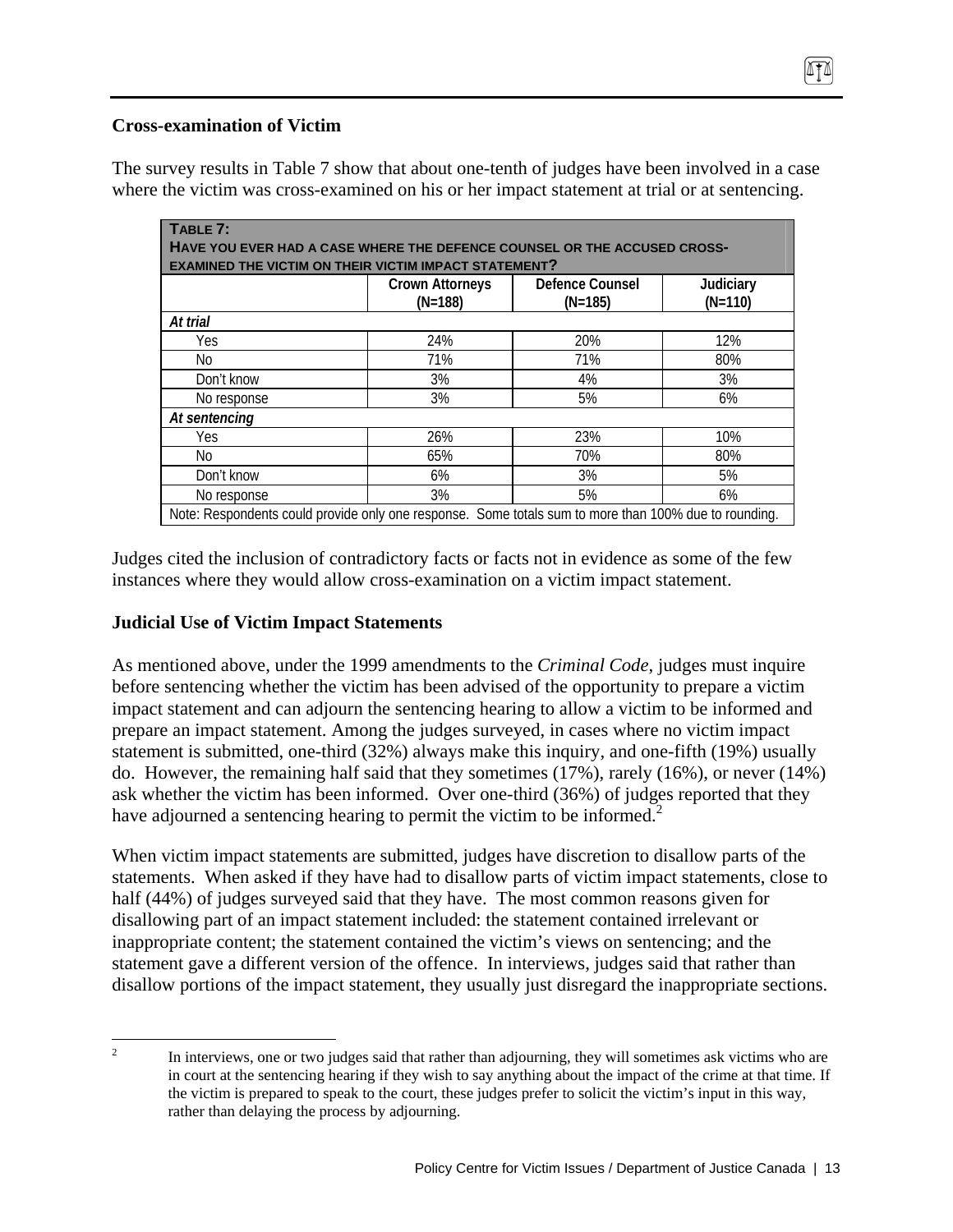Under the *Criminal Code*, judges must consider victim impact statements at the time of sentencing. 82% of judges reported that they use victim impact statements in determining the sentence. About two-thirds of surveyed judges provided further comments about their use of victim impact statements. The most common reflections were that victim impact statements are considered like all other relevant information and that judges use them to help determine the length of sentence and the severity of the offence. However, judges also noted in interviews that the use of victim impact statements is carefully circumscribed; while victim impact statements can provide relevant information, they do not and cannot influence sentencing to the extent that they express a desire for outcomes that differ from those defined by the *Criminal Code*.

# **6. Restitution**

Restitution requires the offender to compensate the victim for any monetary loss or any quantifiable damage to, or loss, of property. The court can order restitution as a condition of probation, where probation is the appropriate sentence, or as an additional sentence (a standalone restitution order), which allows the victim to file the order in civil court and enforce it civilly if not paid.

To determine views on when restitution should be requested, judges were asked when, in their view, restitution is appropriate. Surveyed judges responded that damages must be quantifiable  $(87%)$ , and the offender must be able to pay  $(61%)$ . They placed less emphasis on the victim's desire for restitution (32%).

# **7. Victim Surcharge**

The victim surcharge is a penalty of 15% where a fine is imposed or a fixed amount of \$50 or \$100 for summary or indictable offences, respectively, and can be increased by the judge. It is imposed on the offender at sentencing and used by provincial and territorial governments to fund services for victims of crime. The 1999 amendments to the *Criminal Code* made the surcharge automatic in all cases except where the offender has requested a waiver and demonstrated that paying the surcharge would cause undue hardship.

## **Frequency of Waiver**

While over half (58%) of judges surveyed reported that they generally apply the victim surcharge, over a third do not  $(37%)$ .<sup>3</sup> When those who do not generally apply the surcharge were asked to explain, they reported that they do not apply the surcharge largely because the offender does not have the ability to pay (62%), although a few judges viewed the surcharge as inappropriate (6%) or questioned whether the funds are used to assist victims (5%). A third (31%) of judges reported varying from the minimum surcharge. Of those, a few (3%) reported that they raised the surcharge, however most of the variances were to waive or lower it.

 $\frac{1}{3}$ 

The remaining 5% did not respond to the question.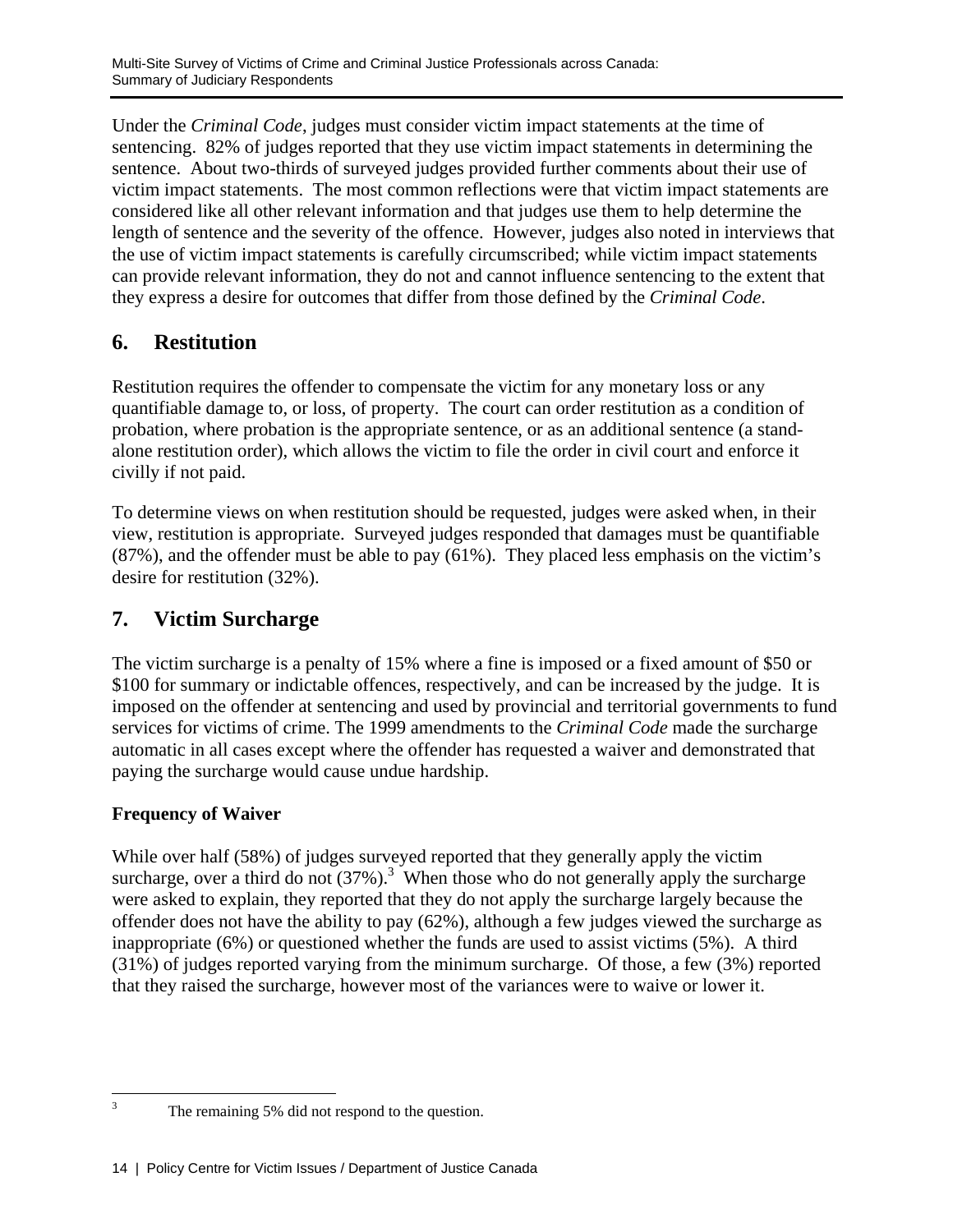# **8. Conditional Sentences**

The *Criminal Code* permits judges to order that sentences of less than two years' imprisonment be served in the community instead of in jail. Conditional sentences may be imposed only when the court is convinced that the offender poses no threat to public safety. They are accompanied by restrictive conditions that govern the behaviour of the offender and strictly curtail his or her freedom.

ITT

### **Consideration of Victim Safety in Conditional Sentences**

As Table 8 shows, the vast majority (94%) of judges surveyed usually grant conditions for the victim's safety in conditional sentences.

| TABLE 8:<br>USE OF CONDITIONS FOR VICTIM'S SAFETY IN CONDITIONAL SENTENCES |                                                                    |                                                                     |                                                                  |  |  |  |  |  |
|----------------------------------------------------------------------------|--------------------------------------------------------------------|---------------------------------------------------------------------|------------------------------------------------------------------|--|--|--|--|--|
|                                                                            | <b>Crown Attorneys</b><br>$(N=188)$                                | Defence Counsel<br>$(N=185)$                                        | Judiciary<br>$(N=110)$                                           |  |  |  |  |  |
|                                                                            | Do you generally request<br>conditions for the victim's<br>safety? | Do you generally agree to<br>conditions for the victim's<br>safety? | Do you generally grant<br>conditions for the victim's<br>safety? |  |  |  |  |  |
| Yes                                                                        | 93%                                                                | 94%                                                                 | 94%                                                              |  |  |  |  |  |
| No                                                                         | 1%                                                                 | 2%                                                                  | 4%                                                               |  |  |  |  |  |
| Don't know                                                                 | 2%                                                                 | 3%                                                                  | 2%                                                               |  |  |  |  |  |
| No response                                                                | 4%                                                                 | 1%                                                                  | 1%                                                               |  |  |  |  |  |
|                                                                            | Note: Totals may not sum t 100% due to rounding.                   |                                                                     |                                                                  |  |  |  |  |  |

# **9. Restorative Justice**

In recent years, restorative justice approaches have become more widely used at all stages of criminal proceedings. Restorative justice considers the wrong done to the person as well as the wrong done to the community. Restorative justice programs involve the victim(s) or a representative, the offender(s), and community representatives. The offender is required to accept responsibility for the crime and take steps to repair the harm he or she has caused. In this way restorative approaches can restore peace and equilibrium within a community and can afford victims of crime greater opportunities to participate actively in decision-making. However, concerns have been raised about victim participation and voluntary consent, and support to victims in a restorative process. This study included several exploratory questions to discover the extent to which judges have participated in restorative justice approaches and their views on the appropriateness and effectiveness of these approaches.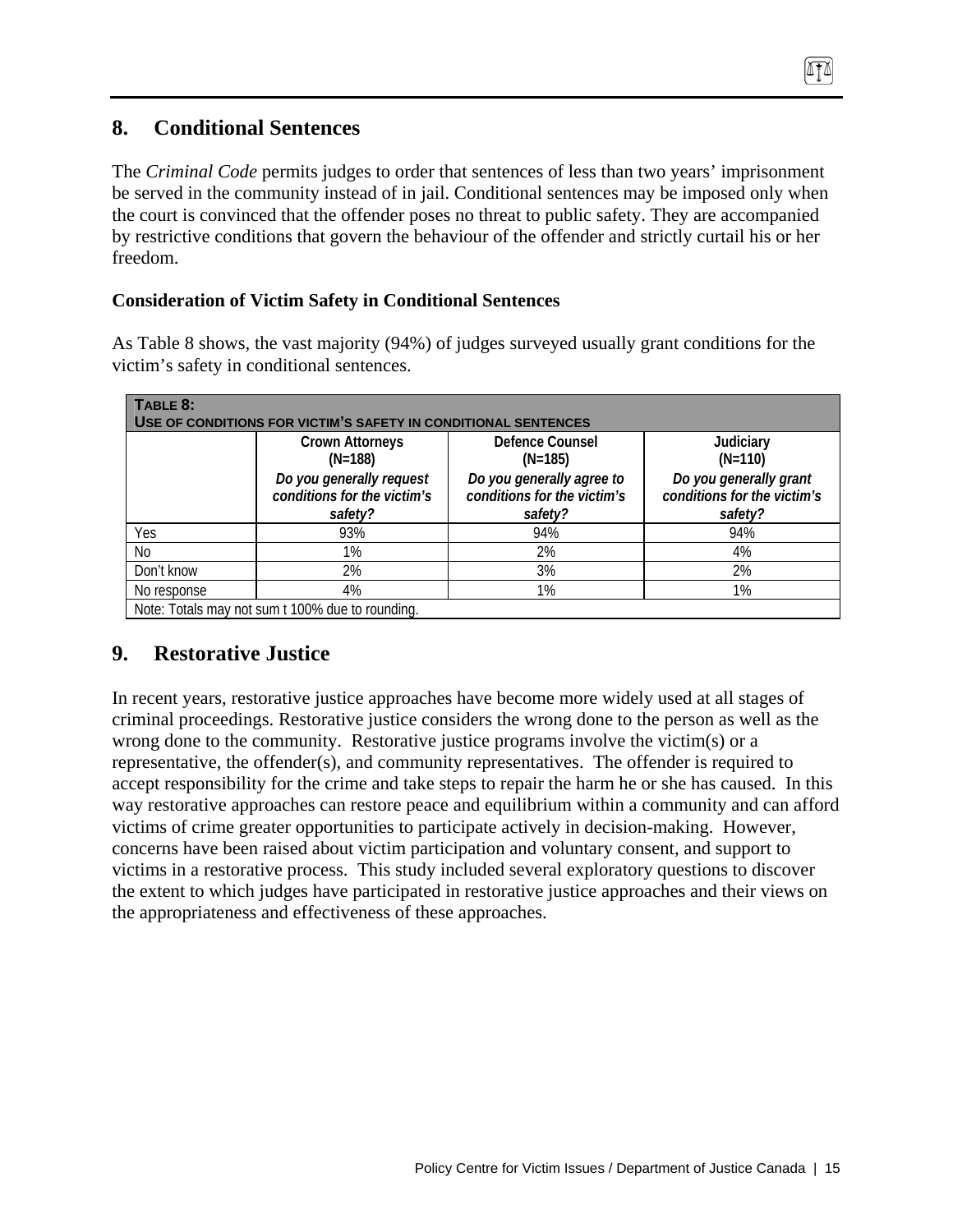# **Participation in Restorative Justice Approaches**

| TABLE 9:<br>HAVE YOU EVER PARTICIPATED IN A RESTORATIVE JUSTICE APPROACH? |                                                              |                                |                                 |                        |                     |                                |                        |  |  |
|---------------------------------------------------------------------------|--------------------------------------------------------------|--------------------------------|---------------------------------|------------------------|---------------------|--------------------------------|------------------------|--|--|
|                                                                           | Victim<br><b>Services</b><br>$(N=318)$                       | Crown<br>Attorney<br>$(N=188)$ | Defence<br>Counsel<br>$(N=185)$ | Judiciary<br>$(N=110)$ | Police<br>$(N=686)$ | Advocacy<br>Groups<br>$(N=47)$ | Probation<br>$(N=206)$ |  |  |
| Yes                                                                       | 12%                                                          | 43%                            | 58%                             | 26%                    | 17%                 | 36%                            | 15%                    |  |  |
| N <sub>0</sub>                                                            | 80%                                                          | 52%                            | 34%                             | 74%                    | 80%                 | 64%                            | 84%                    |  |  |
| Don't know                                                                | 5%                                                           | 4%                             | 5%                              |                        | 2%                  |                                | 1%                     |  |  |
| No response                                                               | 3%                                                           | 1%                             | 3%                              |                        | 1%                  |                                | 1%                     |  |  |
|                                                                           | Note: Some column totals do not sum to 100% due to rounding. |                                |                                 |                        |                     |                                |                        |  |  |

One-quarter of judges indicated that they have participated in a restorative justice process.

Table 10 below shows that the most common explanations for judges' lack of involvement in restorative justice is that restorative approaches are not available or not yet widely used in their province. Several judges pointed out in interviews that restorative justice tends to be used primarily in rural, northern, or remote Aboriginal communities. Twenty percent of judges explained that restorative justice had never been presented to them as an option by the Crown Attorney or by defence counsel.

| <b>TABLE 10:</b><br>WHY HAVE YOU NOT USED OR PARTICIPATED IN A RESTORATIVE JUSTICE APPROACH?<br>BASE: RESPONDENTS WHO HAVE NOT PARTICIPATED IN RESTORATIVE JUSTICE PROCESSES. |                           |                    |                    |           |           |                    |           |
|-------------------------------------------------------------------------------------------------------------------------------------------------------------------------------|---------------------------|--------------------|--------------------|-----------|-----------|--------------------|-----------|
|                                                                                                                                                                               | Victim<br><b>Services</b> | Crown<br>Attorneys | Defence<br>Counsel | Judiciary | Police    | Advocacy<br>Groups | Probation |
|                                                                                                                                                                               | $(n=253)$                 | $(n=98)$           | $(n=62)$           | $(n=81)$  | $(n=549)$ | $(n=30)$           | $(n=172)$ |
| Not available                                                                                                                                                                 | 19%                       | 57%                | 61%                | 43%       | 29%       | 40%                | 59%       |
| No opportunity or no<br>suitable case                                                                                                                                         | 21%                       | 10%                | 15%                | 26%       | 24%       | 20%                | 22%       |
| Do not adequately protect<br>victim                                                                                                                                           | 10%                       | 18%                |                    | 5%        | 11%       | 23%                | 4%        |
| Do not act as a deterrent                                                                                                                                                     | 5%                        | 10%                |                    | 6%        | 13%       | 13%                | 3%        |
| Don't know or no response                                                                                                                                                     | 20%                       | 14%                | 18%                | 6%        | 14%       | 10%                | 4%        |
| Notes: Respondents could provide more than one response, but not all responses have been included in this table; totals<br>sum to more than 100%.                             |                           |                    |                    |           |           |                    |           |

In interviews, judges commented extensively on the use of restorative justice. Several suggested that the logistics involved in these approaches are a significant obstacle to their more frequent application. Restorative justice processes are more time-consuming than court processes and demand from community members a significant commitment of time and effort in order to succeed. It is often difficult to identify a group of individuals who are prepared to participate, particularly since these individuals are usually volunteers. In rural areas where participants may be required to travel considerable distances in order to attend restorative processes, the fact that they are not paid for their time or transportation is especially an issue. As a potential remedy to this situation, a few judges suggested promoting less elaborate restorative approaches (e.g., mediation as opposed to community conferencing or sentencing circles).

**Cases where Restorative Justice would be most Effective**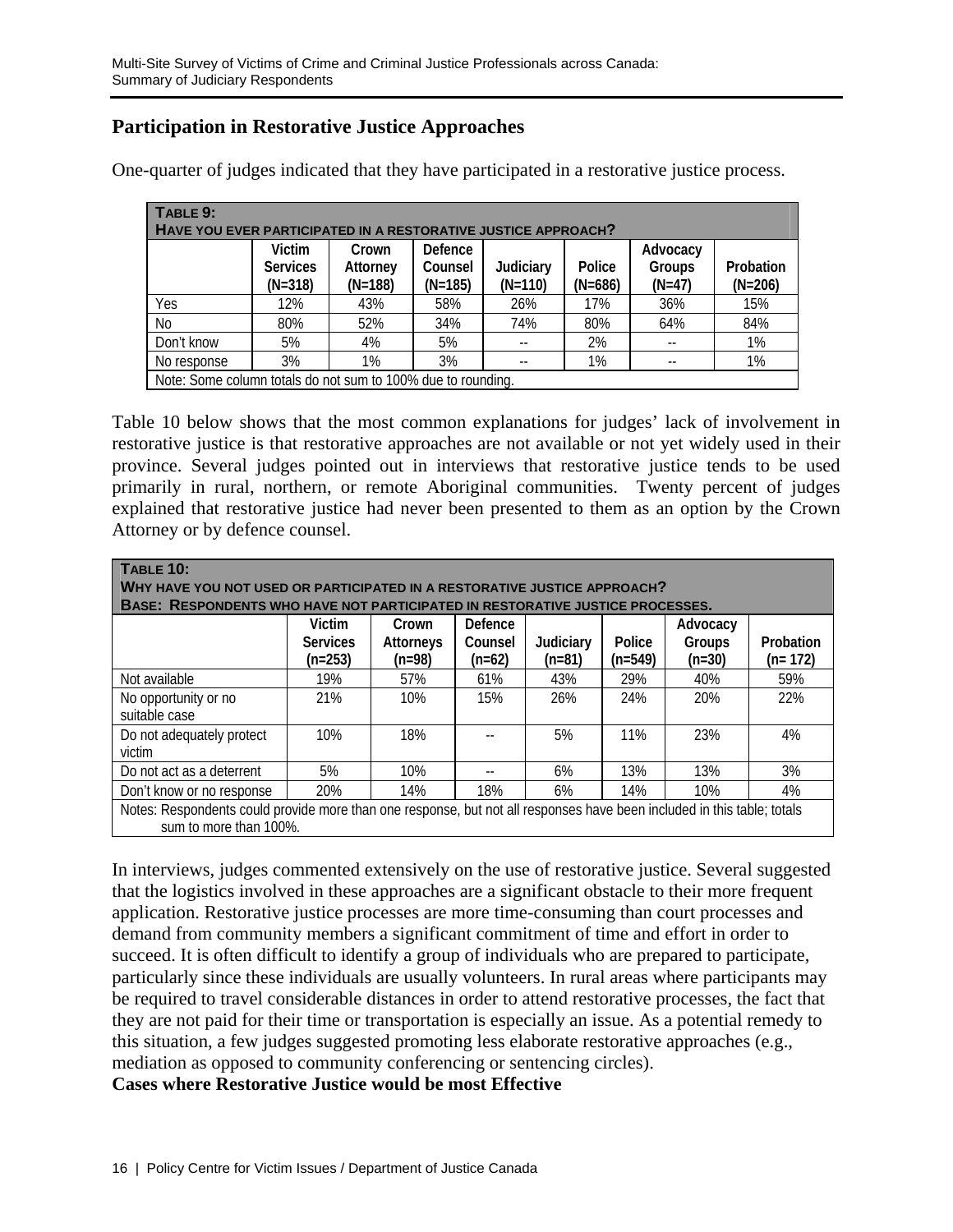Judges were asked to comment in interviews on when they believe that restorative justice approaches would be most effective. They indicated that such processes would be particularly effective in cases involving young offenders, first offenders, and minor property offences. Generally speaking, judges indicated that restorative approaches should not be used for sexual assaults, child abuse, and other violent offences; however, several indicated that some minor assault cases could potentially qualify. Interviewees also suggested that restorative justice would be most effective where an offence affects an entire community or parts of it (e.g., disputes between neighbours or friends) and where the community takes a direct interest in the process and is prepared to participate. As an example, a few judges said that restorative approaches would be particularly effective in Aboriginal communities or other small, tightly knit communities. Several judges expressed a wish to see restorative justice approaches used more often and more effectively in the future, and some added that this will only be possible if resources are committed to creating the necessary infrastructure.

### **Protection of Victim Safety**

Judges were asked in interviews about the importance of consulting the victim in the use of a restorative justice approach. Almost all respondents believe that such consultation is indeed important. There was widespread agreement that in order for restorative justice to adequately address victims' needs, victims should consent to and participate in the process, and that there is less chance of success if such consultation does not occur.

# **10. Impact of** *Criminal Code* **Provisions**

Judges were asked what, in their opinion, has been accomplished by the *Criminal Code*  provisions intended to benefit victims. While they did identify numerous outcomes that they believe have resulted from the *Criminal Code* provisions, about a quarter of judges did not answer this question. About one-quarter of judges (24%) said that the *Criminal Code* provisions intended to benefit victims have provided a more balanced criminal justice system. Judges also noted that the provisions have led to more uniform consideration of victims in the courts and to increased credibility of the system in the eyes of the public.

Judges also mentioned that the provisions have given victims a voice in the system. About onequarter of judges cited this as an accomplishment of the *Criminal Code* provisions. Some judges also believe that victims are now more satisfied with the criminal justice system. In the survey, 16% of judges listed this as an impact of the *Criminal Code* provisions. In interviews, judges explained further that the provisions have increased victim confidence in the criminal justice system and made victims more willing to participate in it. In the survey, 12% of judges mentioned better protection of victims as accomplishments of the *Criminal Code* provisions.

The results discussed above are shown in Table 11.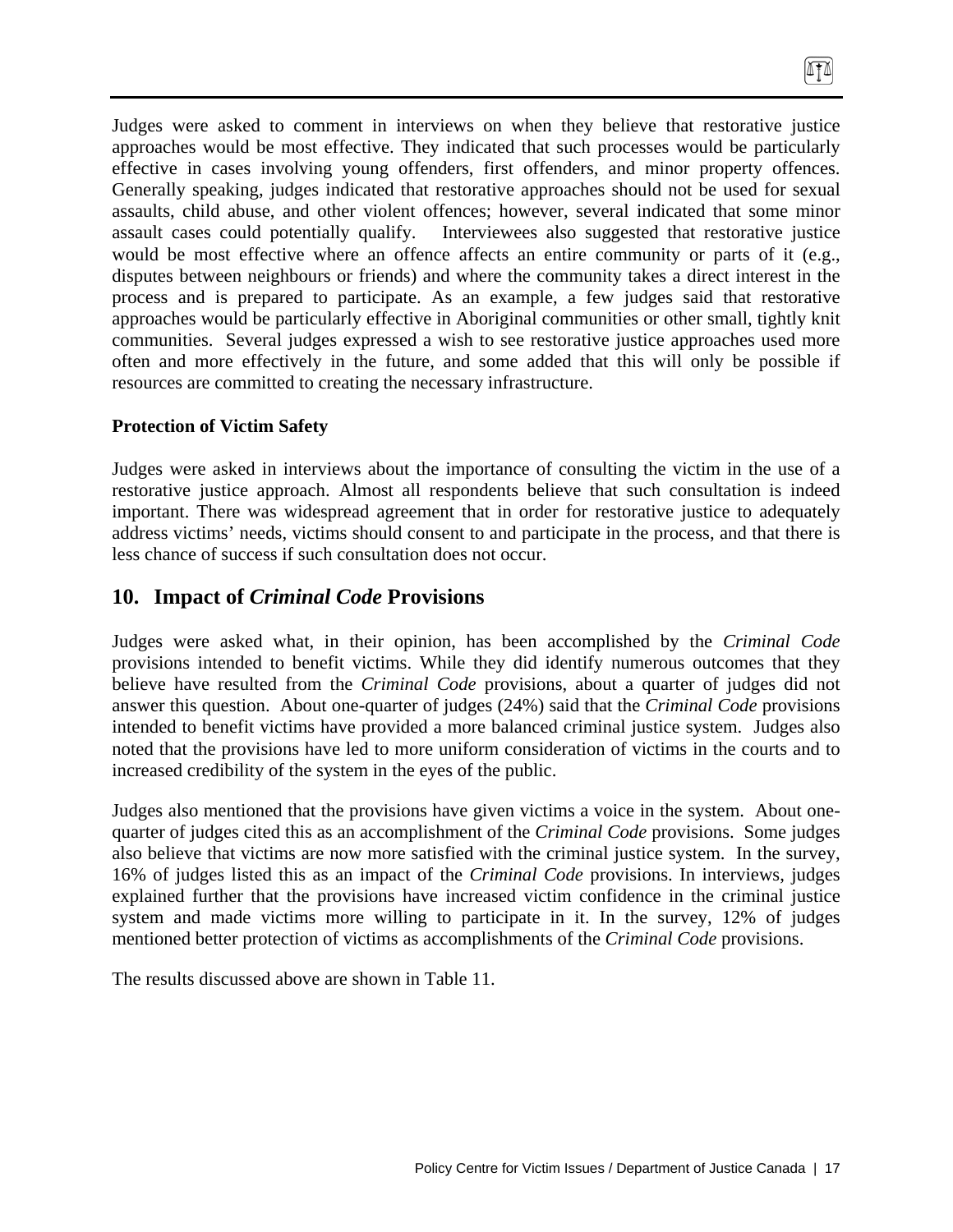| TABLE 11:<br><b>POSITIVE IMPACTS OF CRIMINAL CODE PROVISIONS TO BENEFIT VICTIMS</b>   |                                        |                                |                                 |                        |                     |                                |  |
|---------------------------------------------------------------------------------------|----------------------------------------|--------------------------------|---------------------------------|------------------------|---------------------|--------------------------------|--|
|                                                                                       | Victim<br><b>Services</b><br>$(N=318)$ | Crown<br>Attorney<br>$(N=188)$ | Defence<br>Counsel<br>$(N=185)$ | Judiciary<br>$(N=110)$ | Police<br>$(N=686)$ | Advocacy<br>Groups<br>$(N=47)$ |  |
| Gives victims a voice or opportunity for<br>input                                     | 11%                                    | 25%                            | 12%                             | 27%                    | 9%                  | 15%                            |  |
| More balanced criminal justice system                                                 | 13%                                    | 19%                            | 10%                             | 24%                    | 7%                  | 4%                             |  |
| Victims more satisfied or informed                                                    | 11%                                    | 11%                            | 5%                              | 16%                    | 3%                  |                                |  |
| Victim testimony or experience easier                                                 |                                        | 9%                             |                                 |                        | 1%                  |                                |  |
| Better protection of victims                                                          | 3%                                     | 7%                             |                                 | 12%                    | 5%                  | 11%                            |  |
| Victim impact statement positive                                                      | 5%                                     | 3%                             |                                 | 8%                     | 2%                  |                                |  |
| More restitution                                                                      |                                        | 2%                             |                                 | 6%                     |                     | 6%                             |  |
| Don't know or No response                                                             | 52%                                    | 28%                            | 25%                             | 23%                    | 47%                 | 35%                            |  |
| Note: Respondents could give more than one answer; some totals sum to more than 100%. |                                        |                                |                                 |                        |                     |                                |  |

While these results show that many judges believe that the legislative changes have improved the experience of victims of crime in the criminal justice system, others cautioned that it is impossible to accommodate everything that victims want in an adversarial system. There was considerable concern among judges, as well as Crown Attorneys and defence counsel that the provisions have inadvertently created unrealistic expectations on the part of some victims about both the level of their involvement and how that involvement might affect any decisions made. These respondents worried that if expectations are not met, this could cause disappointment or resentment (16% of judges).

Only 2% of judges indicated concern over the effect of the provisions on the ability of Crown Attorneys to make independent legal decisions in their capacity as representatives of the state. Other concerns about the provisions come primarily from defence counsel. However, 6% of judges commented on the delays in the process caused by the provisions (e.g., the time required to consult with victims or the adjournments needed to inform victims of victim impact statements).

| <b>TABLE 12:</b>                                                                      |                                        |                                 |                                 |                        |                     |                                |
|---------------------------------------------------------------------------------------|----------------------------------------|---------------------------------|---------------------------------|------------------------|---------------------|--------------------------------|
| <b>NEGATIVE IMPACTS OF CRIMINAL CODE PROVISIONS TO BENEFIT VICTIMS</b>                |                                        |                                 |                                 |                        |                     |                                |
|                                                                                       | Victim<br><b>Services</b><br>$(N=318)$ | Crown<br>Attorneys<br>$(N=188)$ | Defence<br>Counsel<br>$(N=185)$ | Judiciary<br>$(N=110)$ | Police<br>$(N=686)$ | Advocacy<br>Groups<br>$(N=47)$ |
| Delays criminal justice process                                                       |                                        | 9%                              | 11%                             | 6%                     |                     |                                |
| Unrealistic expectations on part of                                                   |                                        | 9%                              | 15%                             | 16%                    |                     |                                |
| victims                                                                               |                                        |                                 |                                 |                        |                     |                                |
| Victim impact statement negative                                                      | 1%                                     | 5%                              |                                 |                        | $< 1\%$             |                                |
| <b>Curtails Crown Attorney discretion</b>                                             | --                                     | 3%                              | 17%                             | 2%                     |                     |                                |
| Erosion of accused rights                                                             | --                                     |                                 | 10%                             |                        |                     |                                |
| Has achieved mainly political objectives                                              | $- -$                                  |                                 | 9%                              |                        |                     |                                |
| Reduces judicial independence                                                         | $-$                                    |                                 | 7%                              |                        |                     |                                |
| Nothing or little has been accomplished                                               | 12%                                    | 12%                             | 13%                             | 11%                    | 27%                 | 15%                            |
| Don't know or No response                                                             | 52%                                    | 28%                             | 25%                             | 23%                    | 47%                 | 35%                            |
| Note: Respondents could give more than one answer; some totals sum to more than 100%. |                                        |                                 |                                 |                        |                     |                                |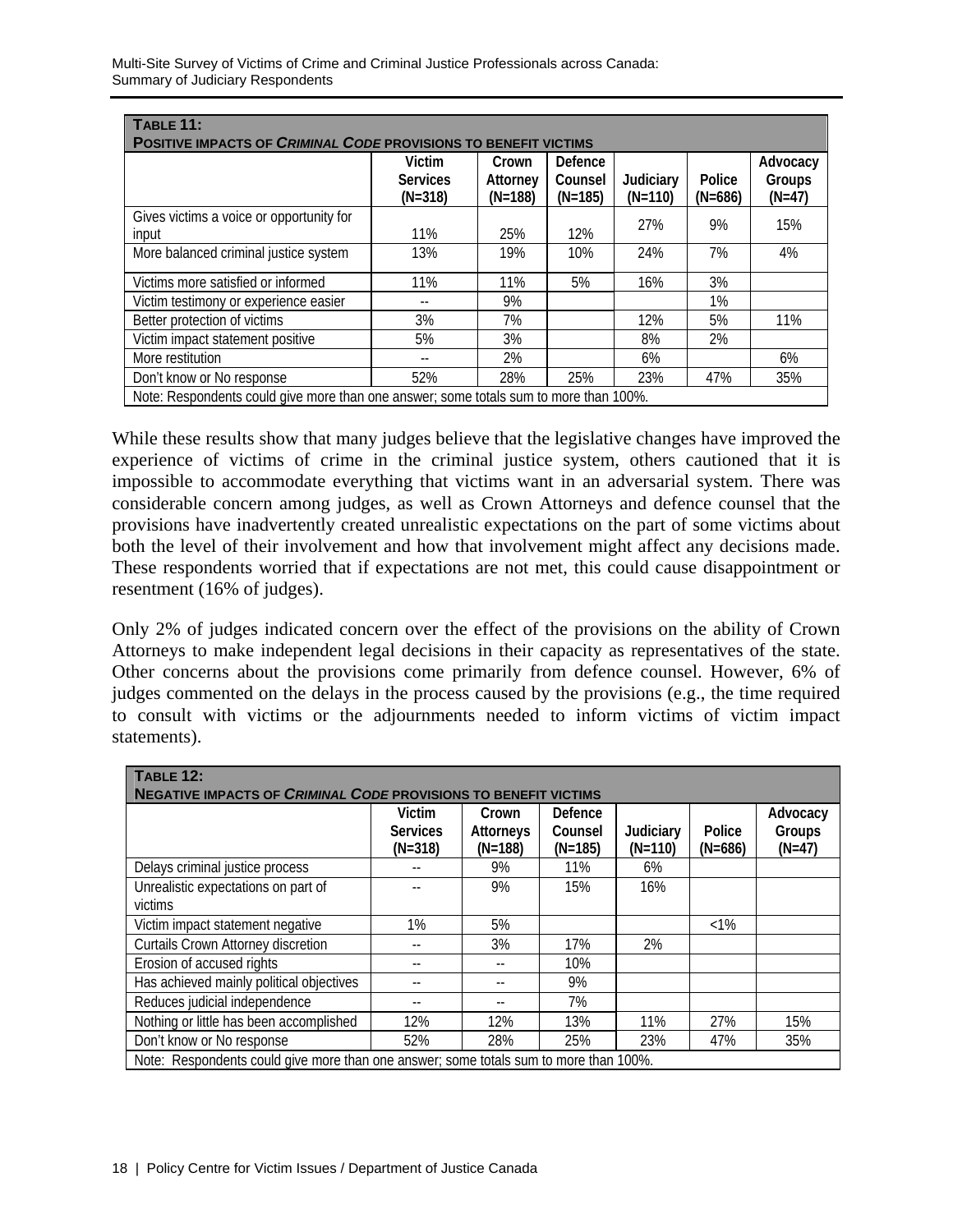In summary, while all respondent groups included some comments on the limitations of the impact of the *Criminal Code* provisions, most reflections on the provisions revealed positive accomplishments. The two biggest accomplishments are the creation of a more balanced criminal justice system through increased awareness of the concerns and interests of victims and the provision of more formal mechanisms to ensure that the victims have opportunities to participate and have a voice in the system.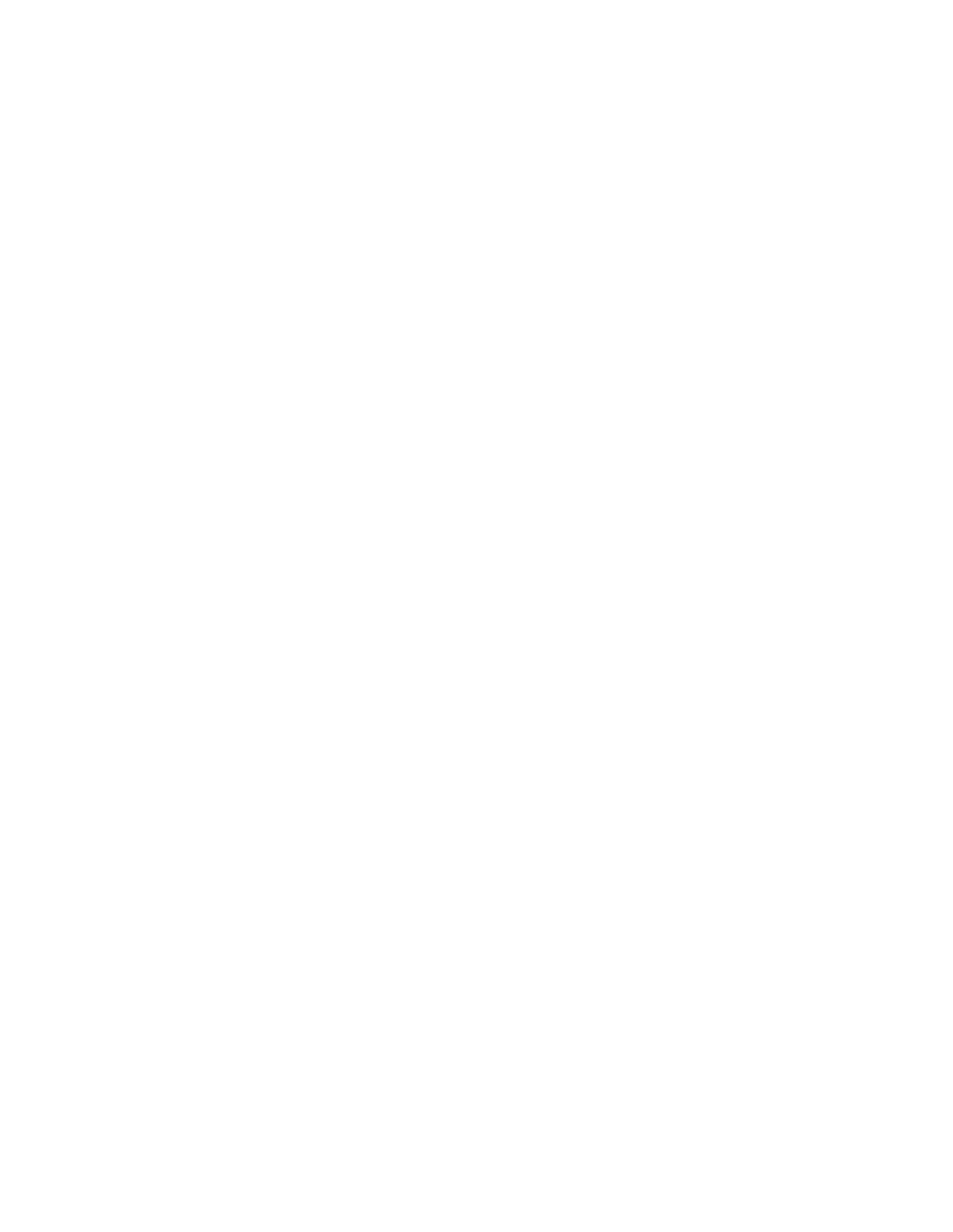Appendix A:

Interview Guide and Self-Administered Questionnaire for Survey of the Judiciary

 $\boxed{\mathbb{T}}$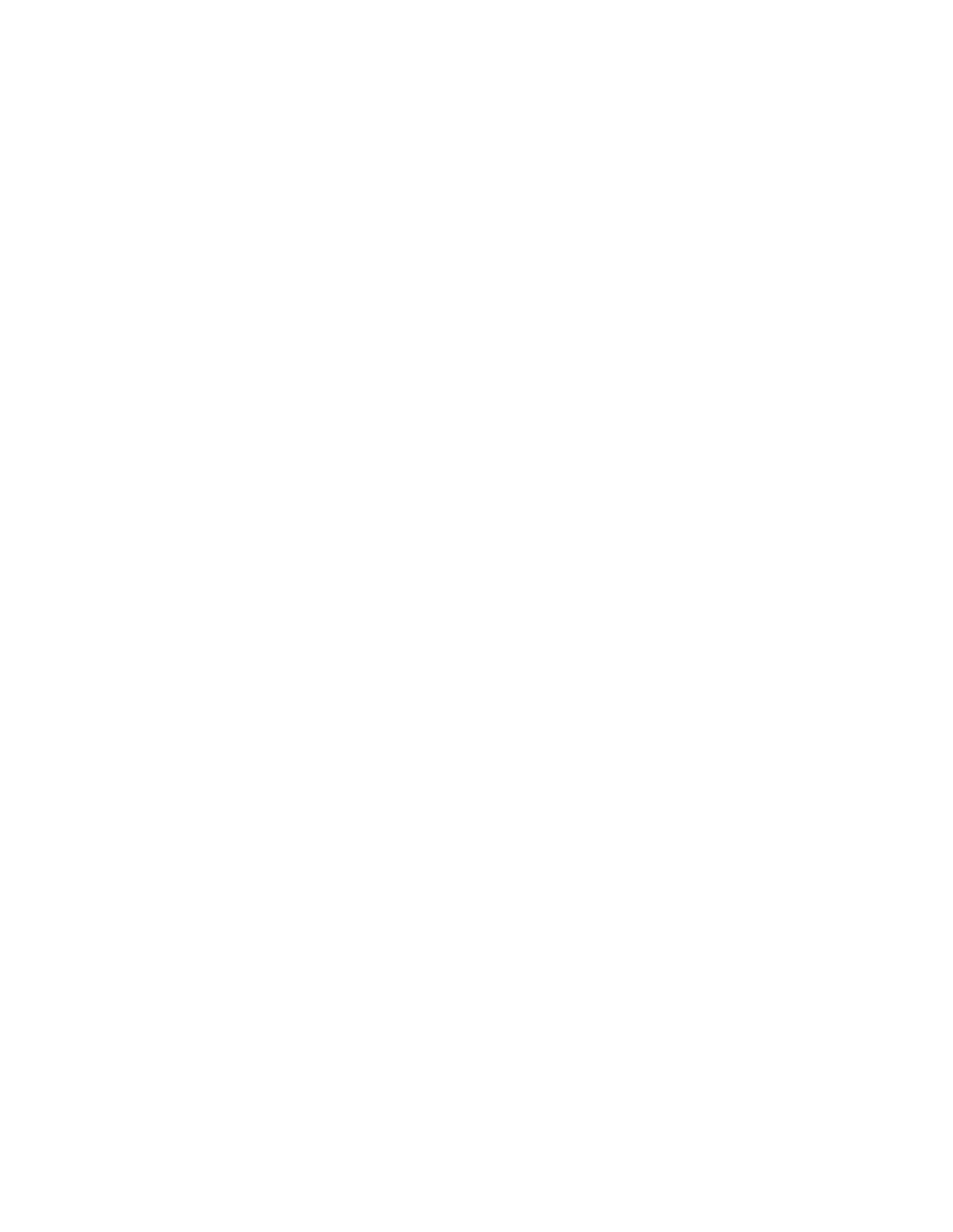# **KEY INFORMANT INTERVIEW GUIDE FOR THE JUDICIARY**

474

The Department of Justice Canada has recently launched a multi-site study of victims of crime and criminal justice professionals. The main objectives of this study are:

- $\triangleright$  To provide information on the use and awareness of recent reforms with respect to victims of crime in the criminal justice system
- $\triangleright$  To identify any impediments to the implementation of recent reforms by criminal justice professionals
- $\triangleright$  To learn what information is provided to victims throughout the criminal justice process
- $\triangleright$  To gain a better understanding of the experiences of victims of crime in the criminal justice system and with various victim services.

The following questions address issues relating to the roles of the judiciary and the victim in the criminal justice system, and the implementation of recent reforms to assist victims of crime through the criminal justice process.

## **The role of the judiciary**

1. In your opinion, what is the judiciary's responsibility to victims?

## **The role of the victim**

2. In your opinion, what role should the victim have in the criminal justice system? In particular, please consider bail decisions, plea negotiations, and sentencing.

## **Recent reforms relating to victims of crime**

As you may know, a number of legislative changes at the federal level have been made relating to victims of crime and their participation in the criminal justice system (victim surcharge, victim impact statements, consideration of victim safety in bail decisions, assistance to victims testifying at trial, publication bans, etc.). The following questions address issues relating to the implementation of these provisions.

- 3. In bail or conditional release decisions, do you generally place conditions on the accused for the safety of the victim? Do you generally ask about safety issues if the Crown prosecutor does not mention them?
- 4. Do you think that you are adequately informed of safety issues in most bail hearings? If not, what changes would ensure that you are better informed of safety issues?
- 5. Have you granted an application to exclude the public from a trial? In what circumstances would you grant a request to exclude the public from a trial?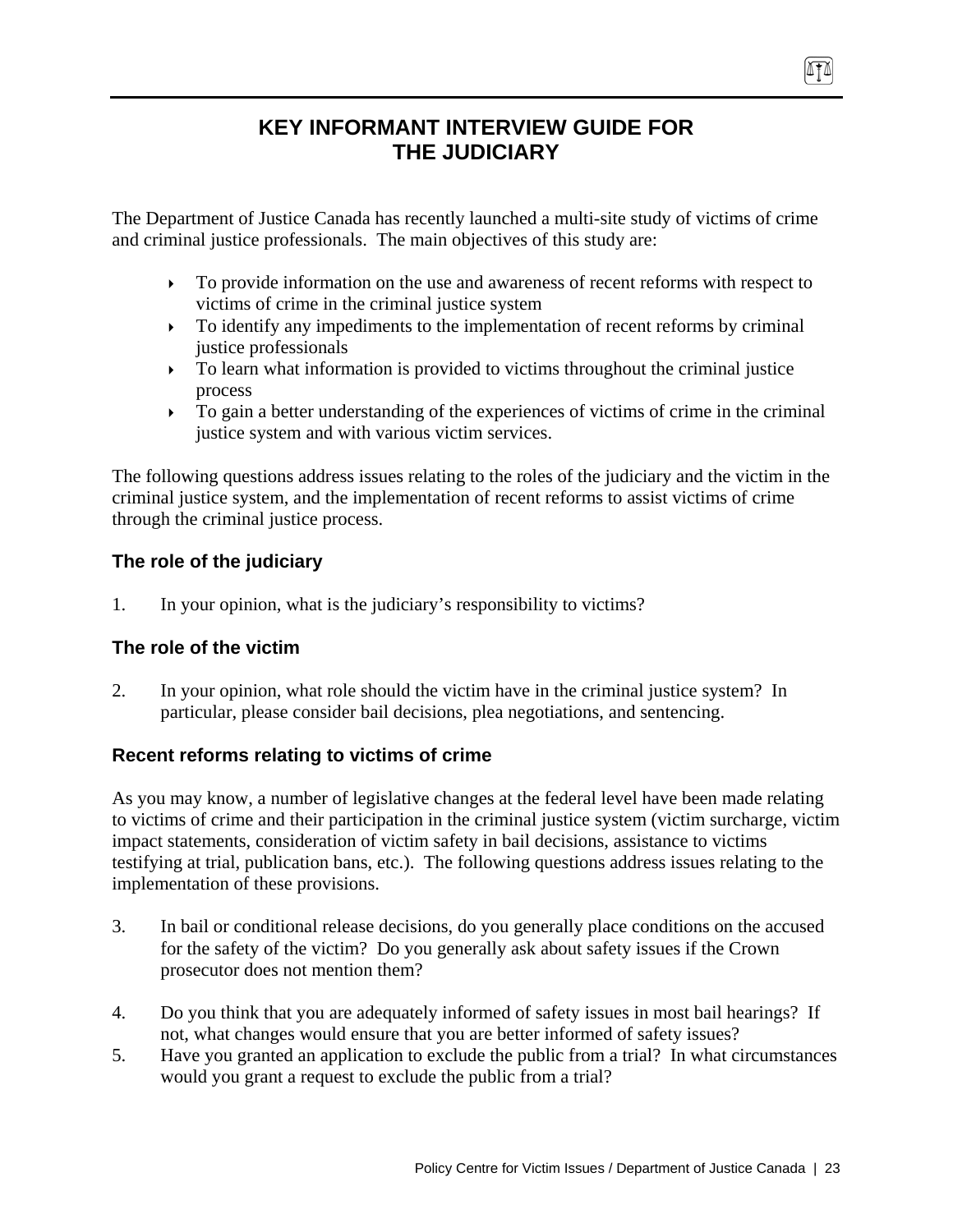- 6. Do you generally grant applications for publication bans in sexual assault cases?
- 7. Have you granted an application for a publication ban in cases other than sexual offences? If yes, in what types of offences?
- 8. Do you generally place limitations or conditions on publication bans? If yes, what kinds of conditions do you generally order?
- 9. Do you generally grant requests for the use of a screen, videotape, or closed circuit television for testimony of a young witness or a witness with a mental or physical disability? If no, why not? Do you think that these aids are sufficiently available to meet current needs? Do you think that these aids should be available for other types of witnesses?
- 10. Do you generally grant requests for a support person to accompany a young witness or a witness with a mental or physical disability? When would it not be appropriate to allow a support person?

Section 486 (2.3) of the *Criminal Code* states that unless required by *"the proper administration of justice,"* a self-represented accused cannot cross-examine a child witness (under 18 years of age). This section is applicable to proceedings where an accused is charged with a sexual offence, a sexual assault under sections 271, 272 and 273, or where violence against the victim is *"alleged to have been used, threatened or attempted."*

- 11. Have you ever had a case where section 486 (2.3) applied? If yes, in those cases, did you appoint counsel to conduct the cross-examination of the victim/witness? Have you presided over any cases where you allowed the accused to cross-examine a victim/witness? Why did you decide to allow the accused to cross-examine the victim/witness?
- 12. Based on your experience, do victims usually submit victim impact statements? What about in serious cases?
- 13. In cases where no victim impact statement was submitted, do you always inquire whether the victim was advised of the opportunity to prepare a victim impact statement? Have you had to adjourn a sentencing hearing to permit the victim to be informed?
- 14. What are the most common methods for submitting a victim impact statement (e.g., written only, victim reads, Crown reads, other)?
- 15. Do you use victim impact statements in determining the sentence? Why or why not?
- 16. Have you had to disallow parts of victim impact statements? If yes, why?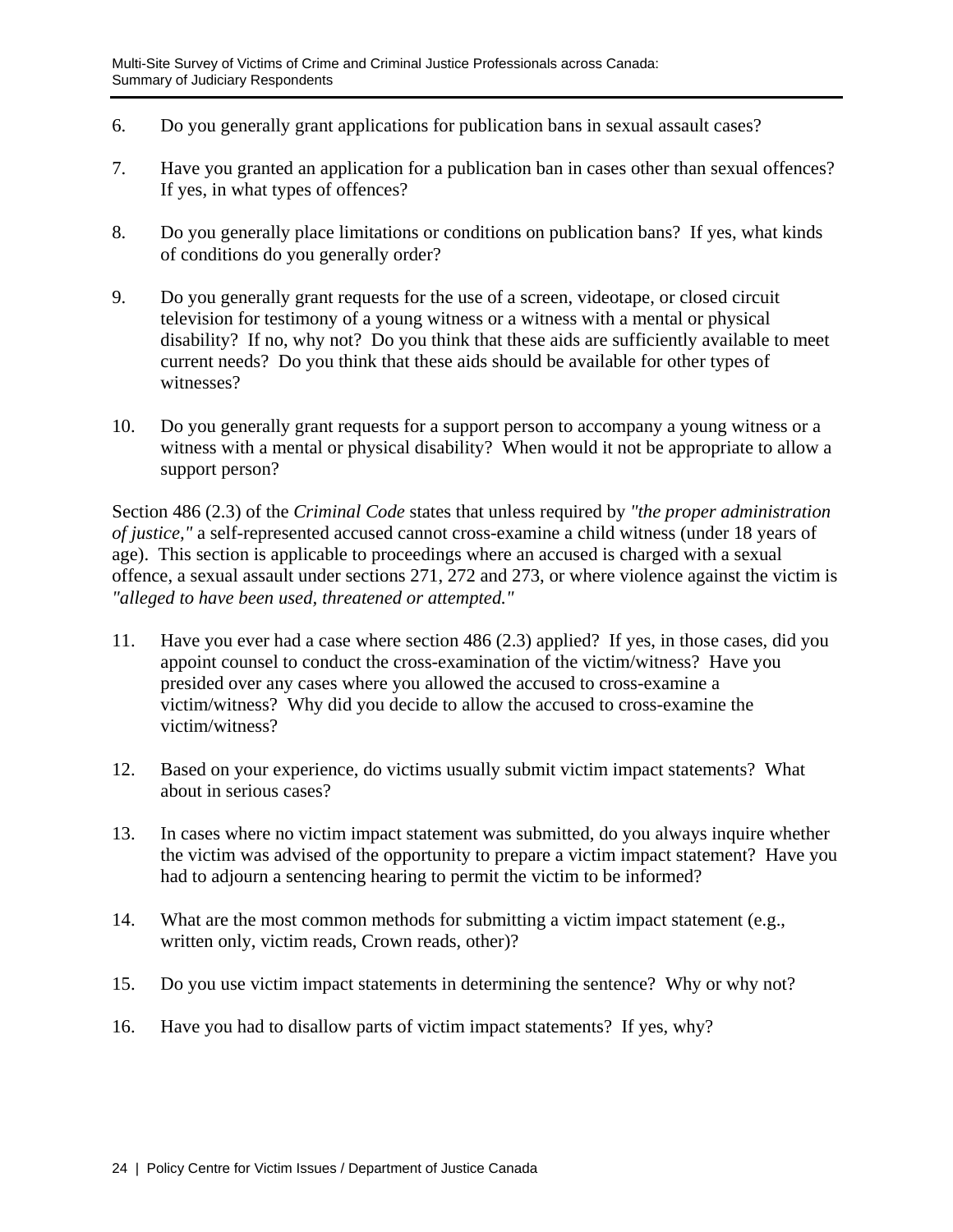- 17. Have you heard cases where the defence counsel or the accused wanted to cross-examine the victim on his or her statement either during trial or during sentencing? If yes, did you allow it?
- 18. Do you generally apply the victim surcharge? Why or why not? Do you ever vary from the usual surcharge? If yes, please explain.
- 19. Do Crown usually request restitution as part of the sentence where appropriate? In your view, when is restitution appropriate?
- 20. In conditional sentences, do you generally impose conditions to protect a victim's safety?

### **Restorative justice**

Restorative justice considers the wrong done to a person as well as the wrong done to the community. Restorative justice programs involve the victim(s) or a representative, the offender(s), and community representatives. The offender is required to accept responsibility for the crime and take steps to repair the harm he or she has caused.

- 21. Have you been involved in any restorative justice processes such as healing circles, etc? If yes, please explain. Have you received recommendations on sentencing from a restorative justice process? If you have not been involved in a restorative justice approach, why not?
- 22. In what kinds of cases do you think that the restorative approach would be most effective? Do you consider it important to consult the victim in the use of a restorative approach?

### **Conclusion**

- 23. In your opinion, what has been accomplished by the *Criminal Code* provisions intended to benefit victims? Have there been any unintended consequences to these provisions? Please explain.
- 24. Do you have any other comments?

## **Thank you for your participation.**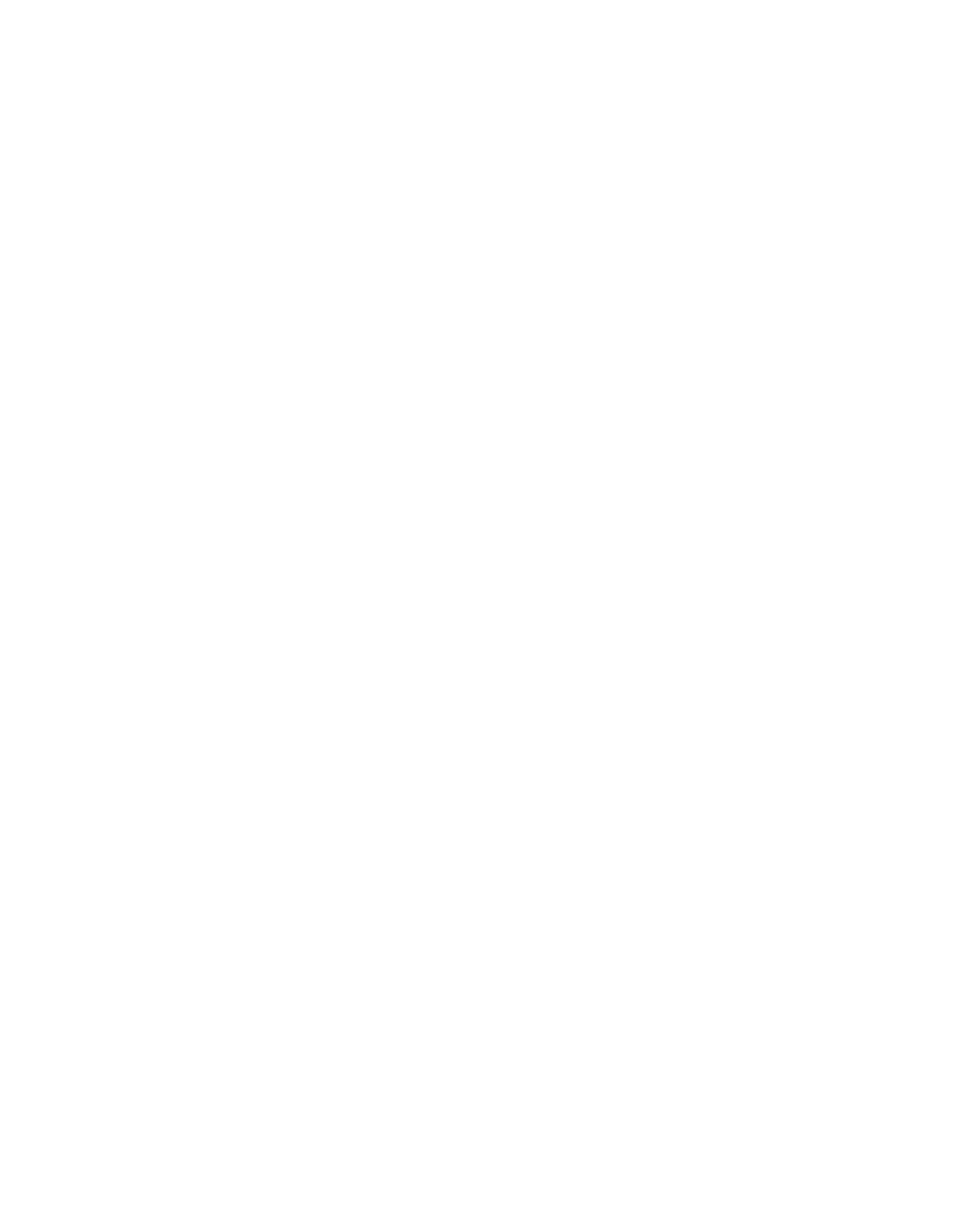### **Self-Administered Questionnaire for Survey of the Judiciary**

 $\sqrt{10}$ 

#### 1. What role should victims have in the following stages of the criminal justice process?

|                         |                 | <b>Victim</b><br>should be |                                | <b>Victim should</b><br>not have |
|-------------------------|-----------------|----------------------------|--------------------------------|----------------------------------|
|                         | <b>Informed</b> | <b>Consulted</b>           | Other (specify)                | any role                         |
| <b>Bail decisions</b>   |                 | 2                          | $3 \overline{3}$               | 00                               |
| Sentencing<br>decisions |                 | 2                          | $3 \left( \frac{1}{2} \right)$ | 00                               |

2. What is the Court's responsibility to victims?

#### **The next several questions ask about the use of specific** *Criminal Code* **provisions intended to benefit victims.**

| 3а. | Do you generally do any of the following: (Check "Yes" or "No" for each of the following.) |  |  |  |
|-----|--------------------------------------------------------------------------------------------|--|--|--|
|-----|--------------------------------------------------------------------------------------------|--|--|--|

|                                                                                                                                                       | Yes          | No             |
|-------------------------------------------------------------------------------------------------------------------------------------------------------|--------------|----------------|
| Place conditions on the accused for the safety of the victim in bail determinations                                                                   | $\mathbf{1}$ | $\overline{2}$ |
| Ask about safety issues if the Crown prosecutor has not mentioned them during bail<br>determinations                                                  | 1            | $\overline{2}$ |
| Grant applications for publication bans in sexual assault cases                                                                                       | $\mathbf{1}$ | 2              |
| Place limitations or conditions on publication bans                                                                                                   | $\mathbf{1}$ | 2              |
| Grant requests for the use of a screen for young witnesses or witnesses with a mental or<br>physical disability                                       | 1            | 2              |
| Grant requests for the use of closed-circuit television for young witnesses or witnesses with<br>a mental or physical disability                      | $\mathbf{1}$ | 2              |
| Grant requests for the use pre-trial videotaped testimony for young witnesses or witnesses<br>with a mental or physical disability                    | $\mathbf{1}$ | 2              |
| Grant requests for a support person to accompany young witnesses under the age of 14 or<br>witnesses with a mental or physical disability<br>Comments | 1            | 2              |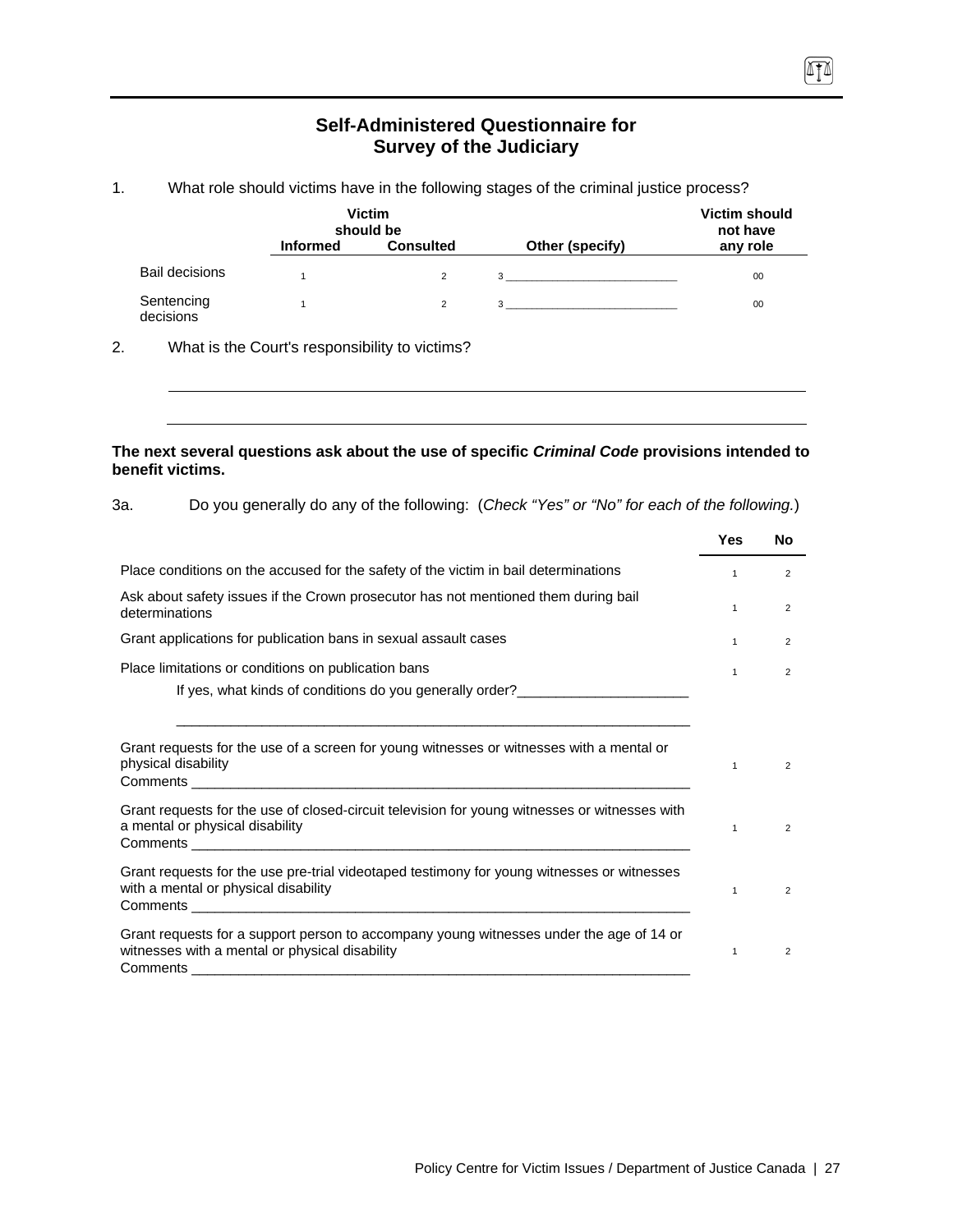|     | $3b$ . | $1$ Yes | 2 NQ                                 | Are you informed of safety issues in most bail hearings?<br>8 Don't know              |                                                                                                                                                                                                                                                                                                                                                                                                      |
|-----|--------|---------|--------------------------------------|---------------------------------------------------------------------------------------|------------------------------------------------------------------------------------------------------------------------------------------------------------------------------------------------------------------------------------------------------------------------------------------------------------------------------------------------------------------------------------------------------|
|     |        |         |                                      | If "No," what changes might ensure that you are better informed of safety issues?     |                                                                                                                                                                                                                                                                                                                                                                                                      |
|     |        |         |                                      |                                                                                       | 8 Don't know                                                                                                                                                                                                                                                                                                                                                                                         |
|     | 3c.    |         |                                      | persons) are sufficiently available to meet current needs?                            | Do you think that testimonial aids (screens, close-circuit television, videotape, or support                                                                                                                                                                                                                                                                                                         |
|     |        | 1 Yes   | $2$ No                               | 8 Don't know                                                                          |                                                                                                                                                                                                                                                                                                                                                                                                      |
|     |        |         |                                      |                                                                                       |                                                                                                                                                                                                                                                                                                                                                                                                      |
| 4.  |        | 1 Yes   | 2 NQ                                 | Have you granted an application to exclude the public from a trial?<br>8 Don't recall |                                                                                                                                                                                                                                                                                                                                                                                                      |
| 5.  |        |         |                                      | In what circumstances would you grant a request to exclude the public from a trial?   |                                                                                                                                                                                                                                                                                                                                                                                                      |
|     |        |         |                                      |                                                                                       | 8 Don't know                                                                                                                                                                                                                                                                                                                                                                                         |
| 6а. | 1 Yes  |         | 2 NQ                                 | 8 Don't recall                                                                        | Have you granted an application for a publication ban in cases other than sexual offences?                                                                                                                                                                                                                                                                                                           |
|     | 6b.    |         | If "Yes," in what types of offences? |                                                                                       |                                                                                                                                                                                                                                                                                                                                                                                                      |
|     |        |         |                                      |                                                                                       | 8 Don't recall                                                                                                                                                                                                                                                                                                                                                                                       |
|     |        |         |                                      |                                                                                       |                                                                                                                                                                                                                                                                                                                                                                                                      |
|     |        |         |                                      | is "alleged to have been used, threatened, or attempted."                             | Section 486 (2.3) of the Criminal Code states that, unless required by "the proper administration<br>of justice" a self-represented accused cannot cross-examine a child witness (under 18 years of<br>age). This section is applicable to proceedings where an accused is charged with a sexual<br>offence, a sexual assault under sections 271, 272, and 273, or where violence against the victim |
|     |        |         |                                      |                                                                                       |                                                                                                                                                                                                                                                                                                                                                                                                      |

7. Have you had a case where Section 486 (2.3) applied?

 $1$  Yes  $2$  No  $8$  Don't recall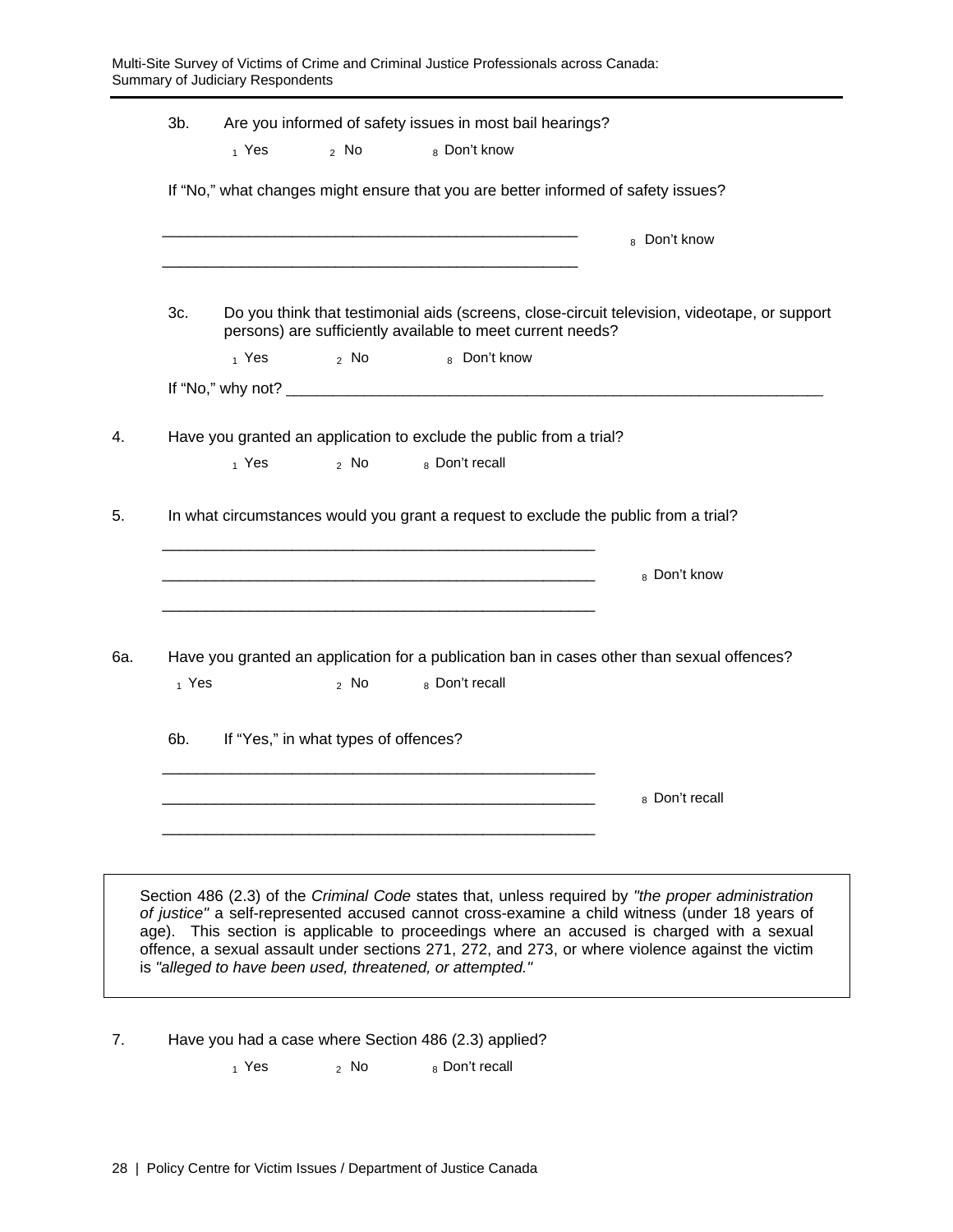| 8.  | [If "Yes" to question 7] In those cases, would you generally appoint counsel to cross-examine the<br>victim/witness?                                              |
|-----|-------------------------------------------------------------------------------------------------------------------------------------------------------------------|
|     | 2 No 8 Don't recall<br>$_1$ Yes                                                                                                                                   |
| 9a. | [If "Yes" to question 7] Have you presided over any cases where you allowed the accused to<br>cross-examine a victim/witness?                                     |
|     | $_1$ Yes $_2$ No $_8$ Don't recall                                                                                                                                |
|     | If you answered "Yes" to question 9a, why did you decide to allow the accused to cross-<br>9b.<br>examine the victim/witness? (Please describe)                   |
|     |                                                                                                                                                                   |
|     | The next several questions ask you to consider victim impact statements.                                                                                          |
| 10. | Based on your experience, do victims generally submit victim impact statements to the court?<br>(Check one)                                                       |
|     | 1 Yes 2 Yes, in serious cases 3 No<br>8 Don't know                                                                                                                |
| 11. | What is the most common method for submitting a victim impact statement?<br>$_2$ Victim reads statement<br>$_1$ Written statement only<br>3 Crown reads statement |
| 12. | If no victim impact statement is submitted, do you inquire whether the victim was advised of the                                                                  |
|     | opportunity to prepare a victim impact statement?                                                                                                                 |
|     | $_4$ Usually $_3$ Sometimes<br>$5$ Always<br>$_2$ Rarely $_1$ Never                                                                                               |
|     |                                                                                                                                                                   |
| 13. | Have you had to adjourn a sentencing hearing to permit the victim to be informed of a victim<br>impact statement?                                                 |
|     | $_1$ Yes $_2$ No<br>8 Don't recall                                                                                                                                |
| 14. | Do you use victim impact statements in determining the sentence?                                                                                                  |
|     | 8 Sometimes<br>$_1$ Yes<br>$2$ No                                                                                                                                 |
|     |                                                                                                                                                                   |
|     |                                                                                                                                                                   |

 $\Pi$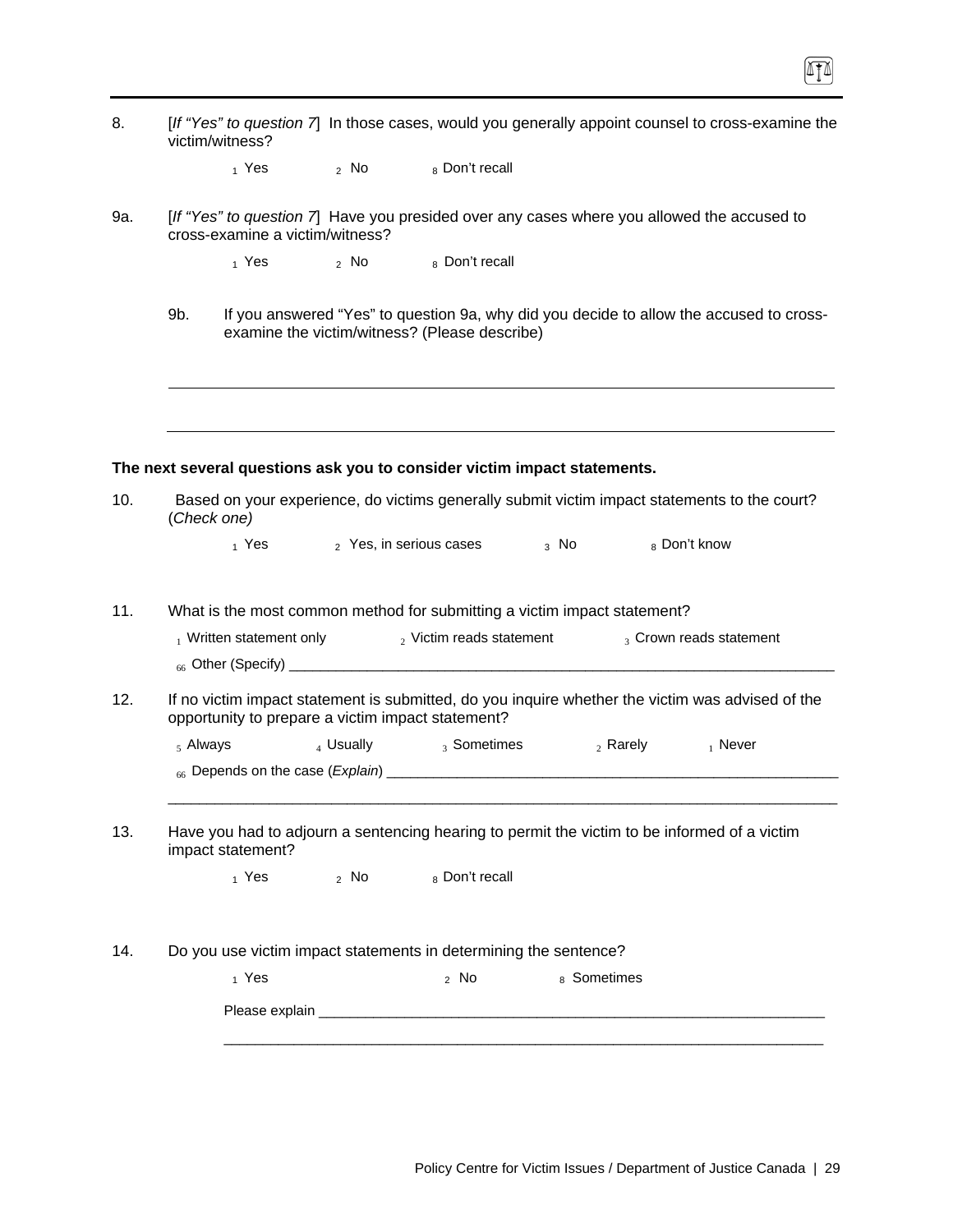Multi-Site Survey of Victims of Crime and Criminal Justice Professionals across Canada: Summary of Judiciary Respondents

| 15. | Have you had to disallow parts of victim impact statements?                              |                   |                |              |                |                 |
|-----|------------------------------------------------------------------------------------------|-------------------|----------------|--------------|----------------|-----------------|
|     | $_1$ Yes                                                                                 | $2$ No            | 8 Don't recall |              |                |                 |
|     |                                                                                          |                   |                |              |                |                 |
|     |                                                                                          |                   |                |              |                |                 |
| 16. | Have you had a case where the defence counsel or the accused wanted to cross-examine the |                   |                |              |                |                 |
|     | victim on their victim impact statement?                                                 |                   |                | <b>Yes</b>   | No             | Don't recall    |
|     | During trial                                                                             |                   |                | $\mathbf{1}$ | $\overline{2}$ | 8               |
|     | During sentencing                                                                        |                   |                | $\mathbf{1}$ | $\overline{2}$ | 8               |
|     |                                                                                          |                   |                | $\mathbf{1}$ | $\overline{2}$ | 8               |
|     |                                                                                          |                   |                |              |                |                 |
|     | 16a.<br>If "Yes," did you allow it?                                                      |                   |                | Yes          | No             | Don't<br>recall |
|     | During trial                                                                             |                   |                | $\mathbf{1}$ | $\overline{2}$ | 8               |
|     | During sentencing                                                                        |                   |                | $\mathbf{1}$ | $\overline{2}$ | 8               |
|     |                                                                                          |                   |                | $\mathbf{1}$ | $\overline{2}$ | 8               |
|     |                                                                                          |                   |                |              |                |                 |
|     | The next questions ask about the victim surcharge.                                       |                   |                |              |                |                 |
| 17. | Do you generally apply the victim surcharge?                                             |                   |                |              |                |                 |
|     | $_1$ Yes<br>$2$ No                                                                       | Why or why not? _ |                |              |                |                 |

\_\_\_\_\_\_\_\_\_\_\_\_\_\_\_\_\_\_\_\_\_\_\_\_\_\_\_\_\_\_\_\_\_\_\_\_\_\_\_\_\_\_\_\_\_\_\_\_\_\_\_\_\_\_\_\_\_\_\_\_\_\_

18. Do you ever vary from the usual surcharge?

 $_1$  Yes  $_2$  No  $_8$  Don't recall

If "Yes," please explain\_\_\_\_\_\_\_\_\_\_\_\_\_\_\_\_\_\_\_\_\_\_\_\_\_\_\_\_\_\_\_\_\_\_\_\_\_\_\_\_\_\_\_\_\_\_\_\_\_\_\_\_\_\_\_\_\_\_\_

#### **The next questions concern restitution.**

19. Does the Crown usually request restitution as part of the sentence, when appropriate?

 $_1$  Yes  $_2$  No  $_8$  Don't know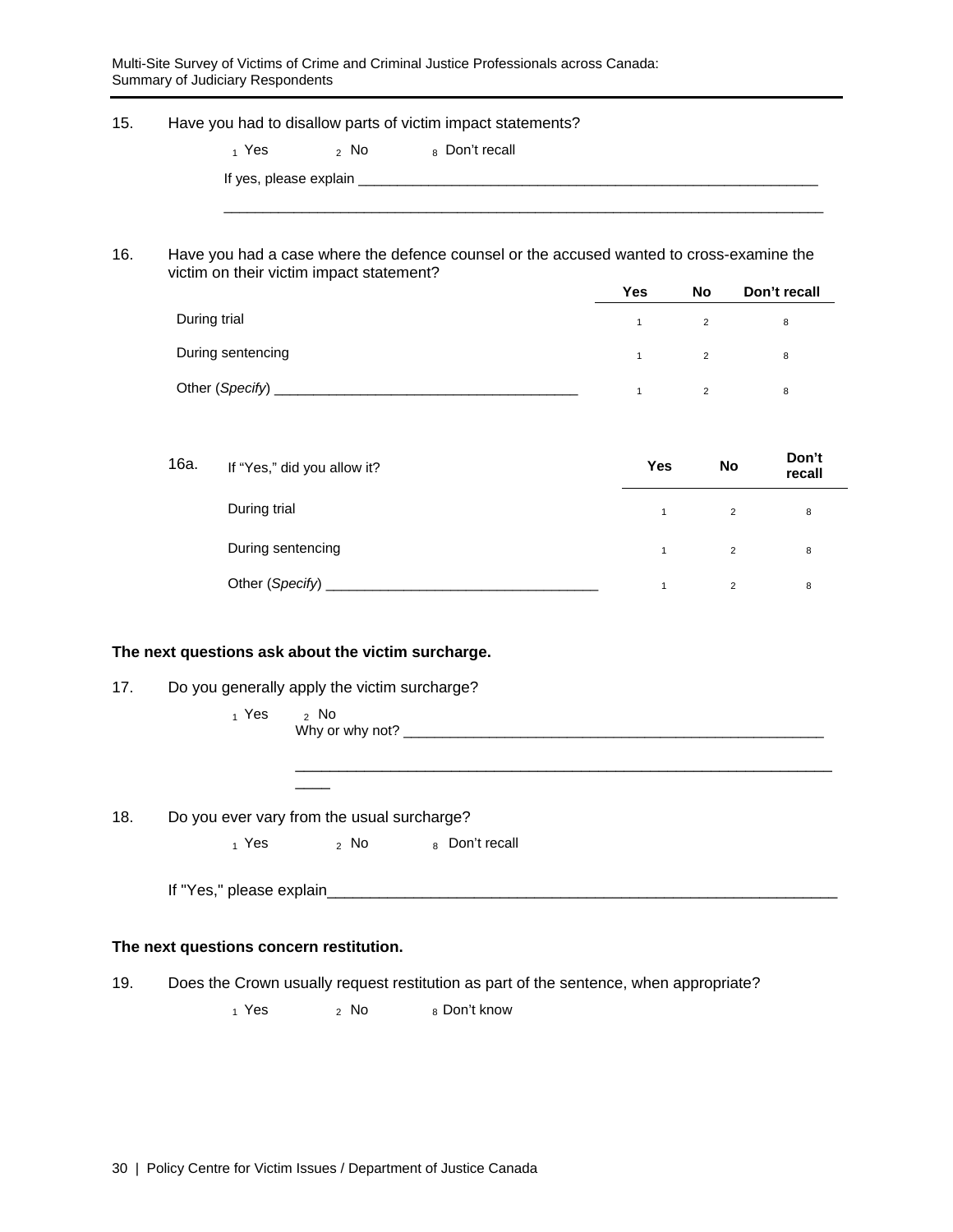20. In your view, when is restitution appropriate? (*Check all that apply*)

- $1$  When the offender can pay restitution
- $2$  When damages victim suffered are quantifiable
- 3 When the victim desires it
- $_{66}$  Other (Specify)  $_{\_}$

#### **The next question asks about conditional sentences.**

- 21. Do you generally impose conditions to protect a victim's safety in conditional sentences?
	- $1$  Yes  $2$  No  $8$  Don't know

The following questions are about restorative justice. Restorative justice considers the wrong done to a person as well as the wrong done to the community. Restorative justice programs involve the victim(s) or a representative, the offender(s), and community representatives. The offender is required to accept responsibility for the crime and take steps to repair the harm he or she has caused.

 $\overline{\phantom{a}}$  ,  $\overline{\phantom{a}}$  ,  $\overline{\phantom{a}}$  ,  $\overline{\phantom{a}}$  ,  $\overline{\phantom{a}}$  ,  $\overline{\phantom{a}}$  ,  $\overline{\phantom{a}}$  ,  $\overline{\phantom{a}}$  ,  $\overline{\phantom{a}}$  ,  $\overline{\phantom{a}}$  ,  $\overline{\phantom{a}}$  ,  $\overline{\phantom{a}}$  ,  $\overline{\phantom{a}}$  ,  $\overline{\phantom{a}}$  ,  $\overline{\phantom{a}}$  ,  $\overline{\phantom{a}}$ 

22. Have you been involved in any restorative justice processes such as a healing circles, etc.?

 $1$  Yes  $2$  No

If yes, please explain

23. Have you received recommendations on sentencing from a restorative justice process?

 $1$  Yes  $2$  No

- 24. [*If "No" to questions 22 and 23,* why have you **not** been involved in a restorative justice approach? (*Check all that apply*)
	- $<sub>1</sub>$  Restorative justice approaches are not available</sub>
	- $2$  Restorative justice approaches do not protect the victim adequately
	- 3 Restorative justice approaches do not act as a deterrent
	- $_{66}$  Other (Specify)  $\_$
- 25. Do you consider it important to consult the victim in the use of a restorative justice approach?

1 Yes 2 No 3 Depends (Please explain) **and Construct the Second Construct of A** 2 No 3 Depends (Please explain)

26. In your opinion, in what kinds of cases do you think that the restorative approach would be most effective?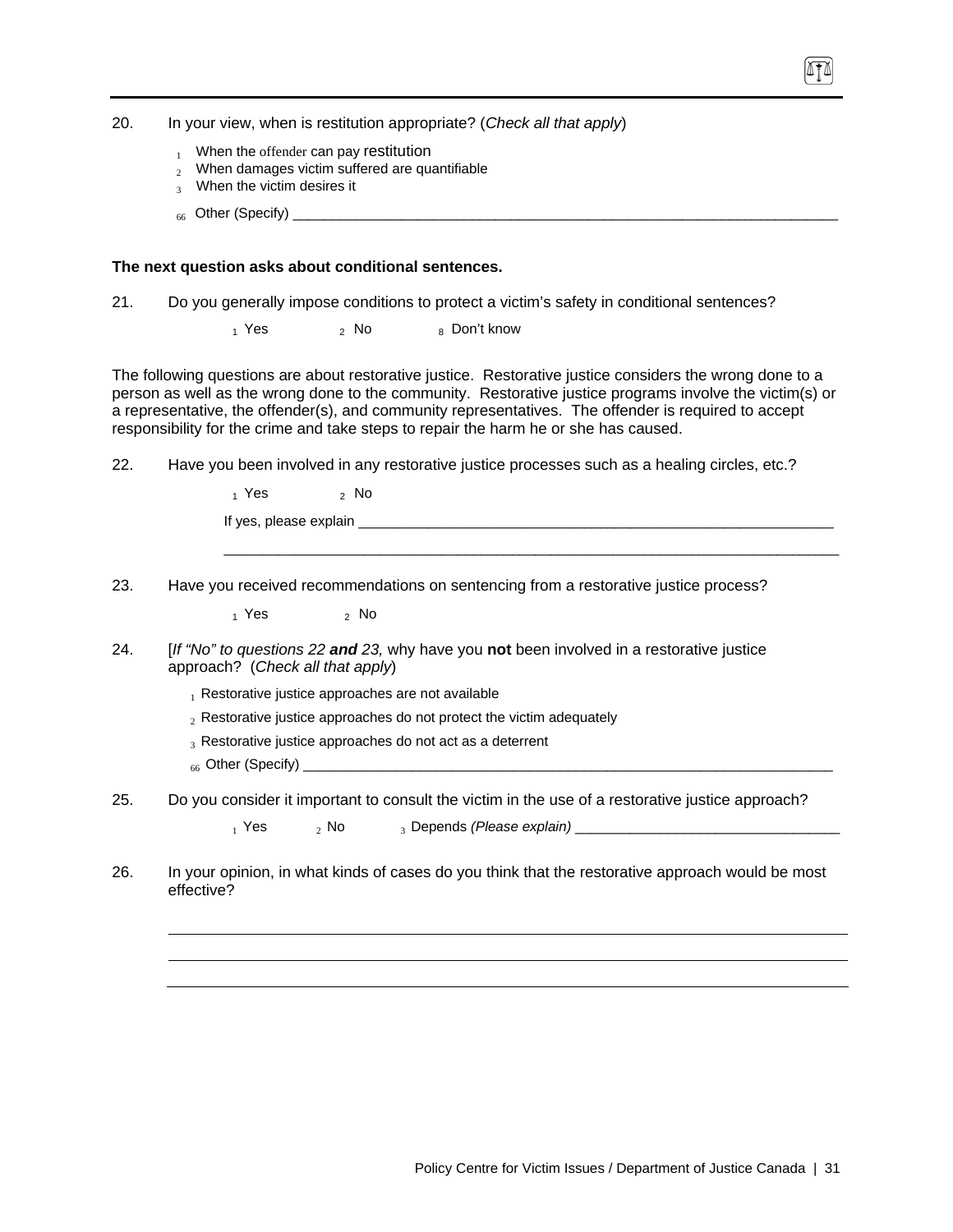#### **The concluding questions ask you to consider all of the** *Criminal Code* **provisions intended to benefit victims.**

27. In your opinion, what has been accomplished by the *Criminal Code* provisions intended to benefit victims?

|                                 | Have there been any unintended or unexpected consequences to these provisions? |  |
|---------------------------------|--------------------------------------------------------------------------------|--|
|                                 | $_1$ Yes $_2$ No $_8$ Don't know                                               |  |
|                                 |                                                                                |  |
|                                 |                                                                                |  |
|                                 |                                                                                |  |
| Do you have any other comments? |                                                                                |  |
|                                 |                                                                                |  |
|                                 |                                                                                |  |
|                                 |                                                                                |  |
|                                 |                                                                                |  |

**Thank you for taking the time to complete this survey. Please return the questionnaire by faxing it back to us toll-free at:**